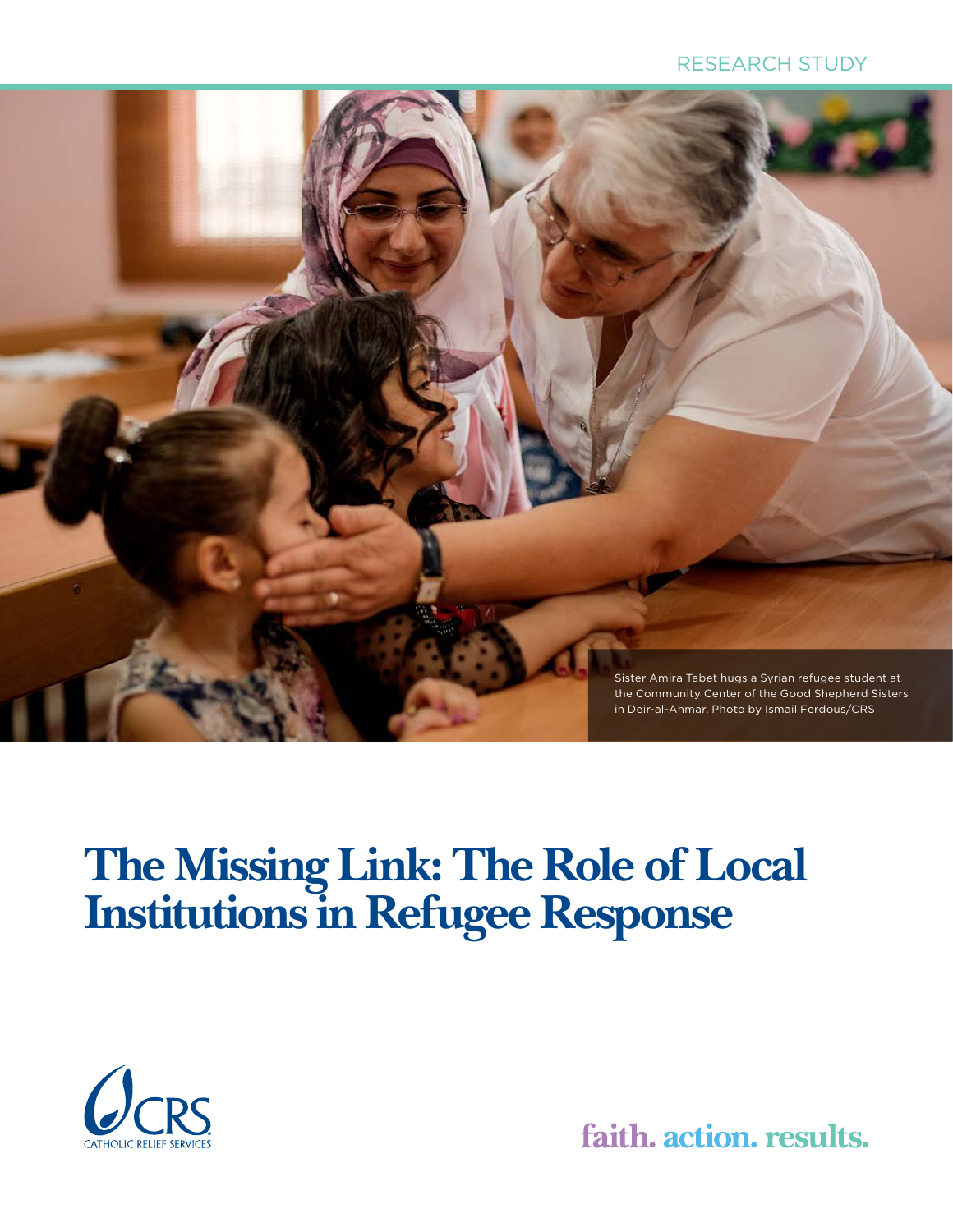### ACKNOWLEDGEMENTS

#### **WRITERS**

Hermione Garelli, Independent Consultant Emily Wei, CRS

Grateful thanks to the PEER team at CRS and to all the LFIs who gave their time to this research. Thank you to the UN staff and other key experts who participated in interviews. And thank you to the Syrian and Lebanese beneficiaries, volunteers and staff who provided their valuable time.

For any questions, comments and requests regarding this report, contact Emily Wei at emily.wei@crs.org.

*Catholic Relief Services is the official humanitarian agency of the Catholic community in the United States. Founded in 1943 by the Catholic Bishops of the United States, CRS was created to serve World War II survivors in Europe. Since then, we have expanded in size to reach more than 120 million people in more than 100 countries on five continents. Our mission is to assist impoverished and disadvantaged people overseas, working in the spirit of Catholic social teaching to promote the sacredness of human life and the dignity of the human person. Although our mission is rooted in the Catholic faith, our operations serve people based solely on need, regardless of their race, religion or ethnicity. Within the United States, CRS engages Catholics to live their faith in solidarity with the poor and suffering people of the world.*

© 2018 Catholic Relief Services. All rights reserved. This material may not be reproduced, displayed, modified or distributed without the express prior written permission of the copyright holder. For permission, contact pqpublications@crs.org

Catholic Relief Services 228 West Lexington Street Baltimore, MD 21201-3443 USA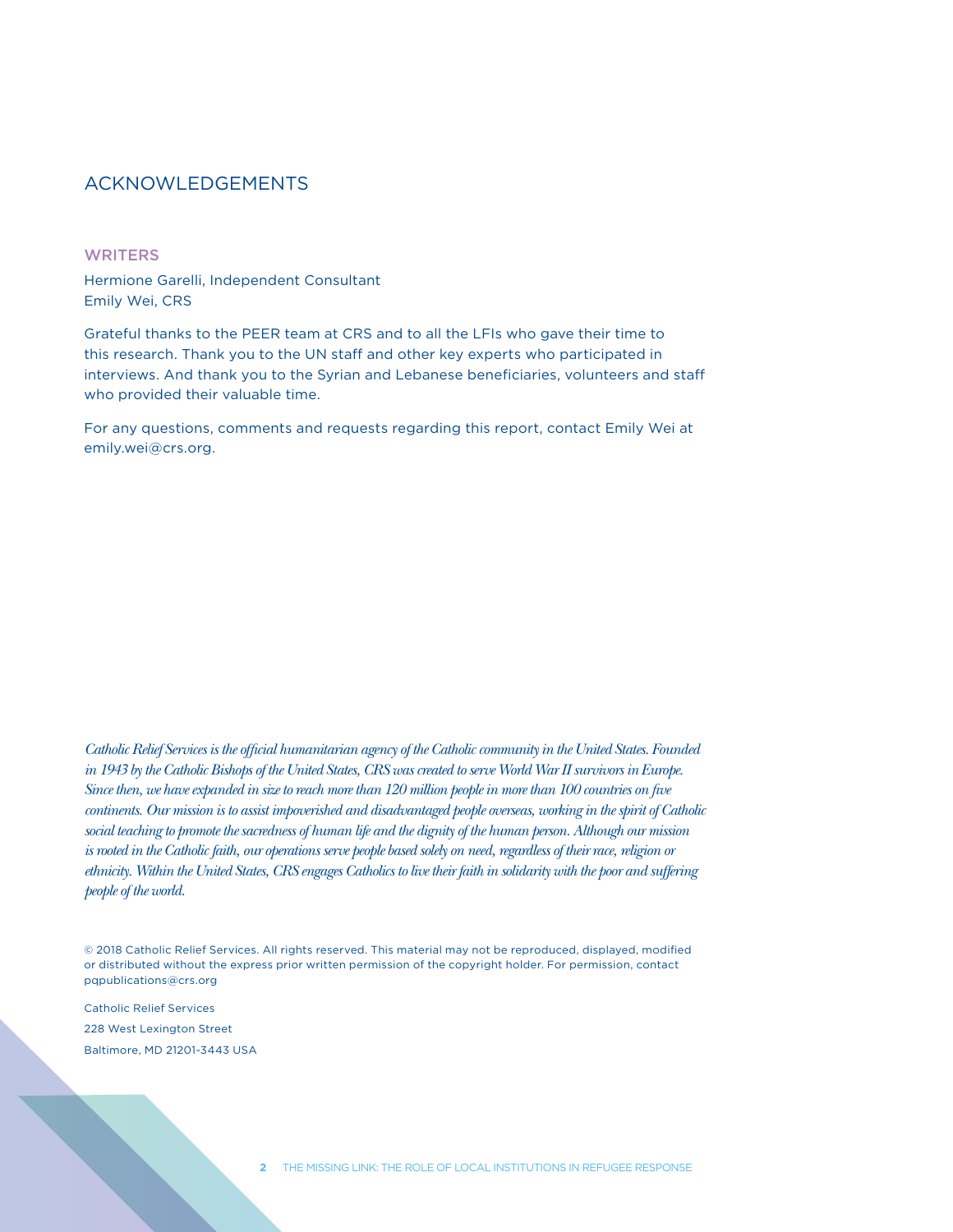# **Contents**

| International efforts towards addressing unprecedented humanitarian need 11 |  |
|-----------------------------------------------------------------------------|--|
|                                                                             |  |
|                                                                             |  |
|                                                                             |  |
|                                                                             |  |
|                                                                             |  |
|                                                                             |  |
|                                                                             |  |
|                                                                             |  |
|                                                                             |  |
|                                                                             |  |
|                                                                             |  |
|                                                                             |  |
|                                                                             |  |
|                                                                             |  |
|                                                                             |  |
|                                                                             |  |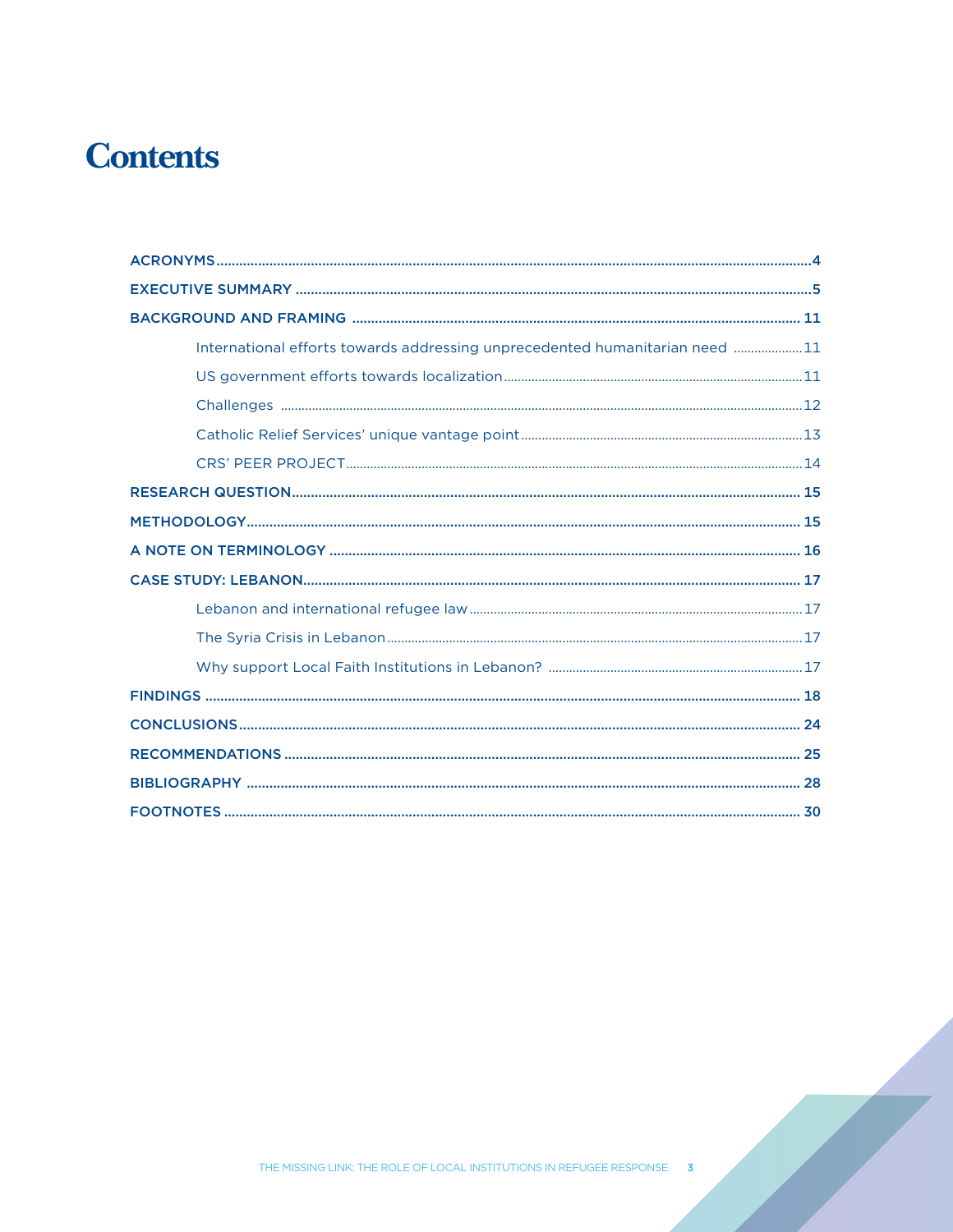# <span id="page-3-0"></span>ACRONYMS

| Caritas Internationalis                          |
|--------------------------------------------------|
| <b>Catholic Relief Services</b>                  |
| Civil Society Organization (domestic)            |
| Focus Group Discussion                           |
| International Non-Governmental Organization      |
| Key Informant Interview                          |
| Lebanon Crisis Response Plan                     |
| Local Faith Institution                          |
| Lebanese Host Communities Support Project (LHSP) |
| Lebanon Humanitarian Fund                        |
| Preparing to Excel in Emergency Response         |
| <b>United Nations</b>                            |
| United Nations Development Programme             |
| <b>UNICEF</b> United Nations Children's Fund     |
|                                                  |

**UNHCR** United Nations High Commissioner for Refugees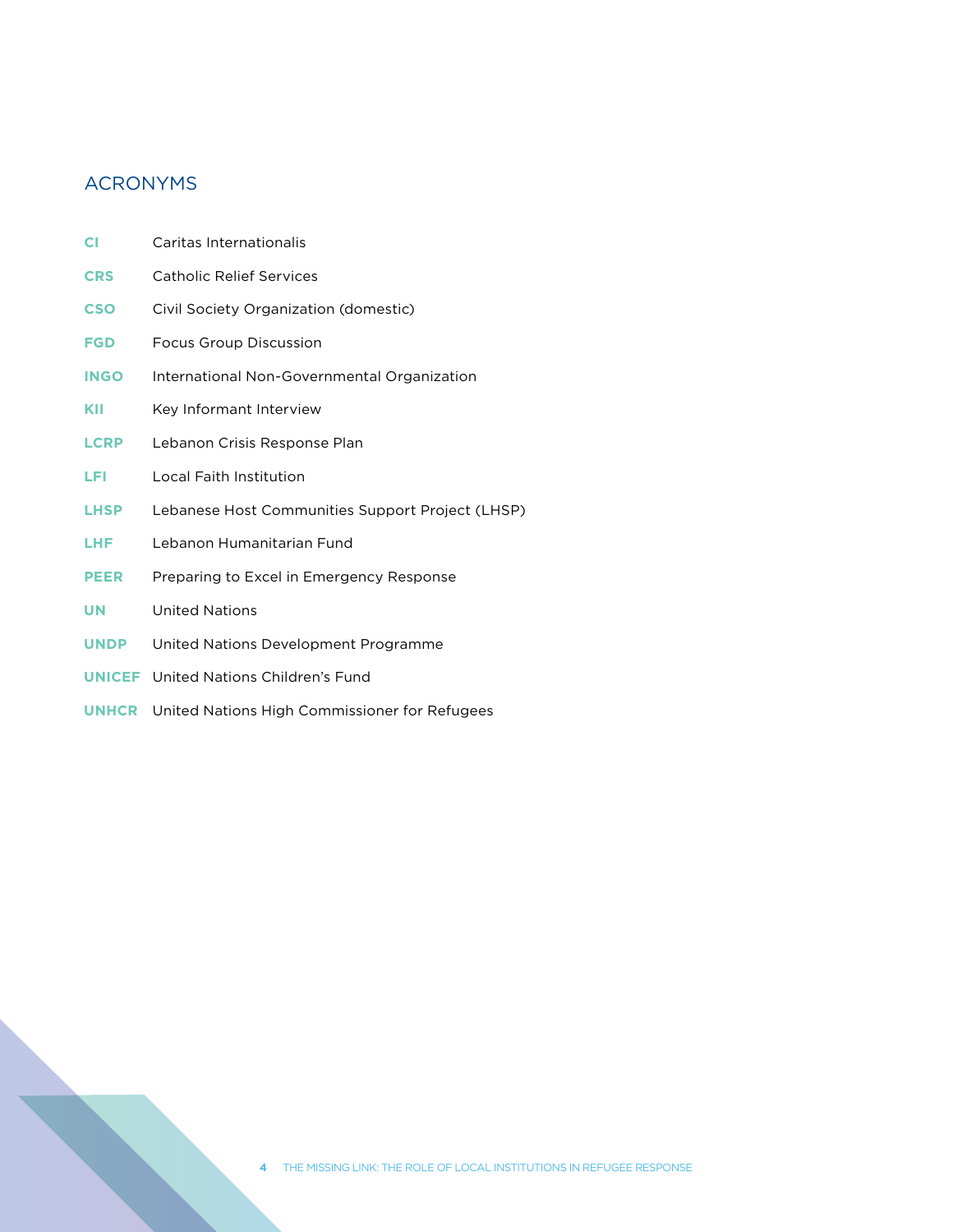# <span id="page-4-0"></span>**Executive Summary**

# BACKGROUND AND FRAMING

An unprecedented 68.5 million people are currently displaced globally, including 25.4 million refugees,<sup>1</sup> who spend on average 17 years in exile. This state of protracted displacement is increasingly the norm for people that are neither able to return home or resettle in a third country. While humanitarian agencies historically took on the role of assisting refugees, the sheer number of those displaced today, coupled with the protracted time, has increasingly pointed to refugees living outside of camps, among host countries and communities. Yet host communities and countries, 85% of which are middle to low income countries themselves, struggle to meet the needs of the displaced while meeting the needs of their own population.

It is under this context the global community has convened a series of international for attempting to transform the humanitarian system to better meet the needs of an increasing number of people, while funding and political support for such efforts are shrinking. The Grand Bargain, the Global Compacts on Refugees, and the Comprehensive Refugee Response Framework all point to a desire to elevate the role of local institutions in a shared response. Similarly, US-specific reform efforts have made similar refrains towards increasing the role of local actors in providing assistance.

Core to Catholic Relief Services' guiding principles is that of *subsidiarity—*that local organizations and communities who are closest to the challenges of poverty are also the architects of their own development. CRS believes that strengthening the capacity of local partner organizations—whether they are faith based or secular—is important for advancing human development. Through its PEER (Preparing to Excel in Emergency Response) project, funded and implemented by CRS over three years in four countries, the project combines critical best practices with technical expertise to professionalize knowledge, skills and attitudes of

local emergency first responders through three pillars: financial and institutional systems, human resources management and adherence to SPHERE standards. The research focuses on those local institutions engaged with the PEER project in Lebanon.

# RESEARCH QUESTION

*Can efforts to strengthen local partners take us farther in our quest to respond to unprecedented global displacement?* 

# METHODOLOGY

A rapid literature review and a primary research field visit to Lebanon which included four components:

- i. 7 key informant interviews with directors or deputy directors of local faith institutions
- ii. 7 focus group discussions, including with Syrian refugees
- iii. 5 key informant interviews with staff from UN agencies in Lebanon
- iv. 4 key informant interviews with peer agency experts

Questions were offered to investigate the role of strengthened local actors in four areas of inquiry:

- 1. the **quality of direct service provision** by local institutions;
- 2. the role of local institutions in building **social acceptance** between refugees and host communities;
- 3. the role of local institutions and direct **donor engagement**; and
- **4. engagement and influence of local institutions** with policy makers, donors and other relevant stakeholders.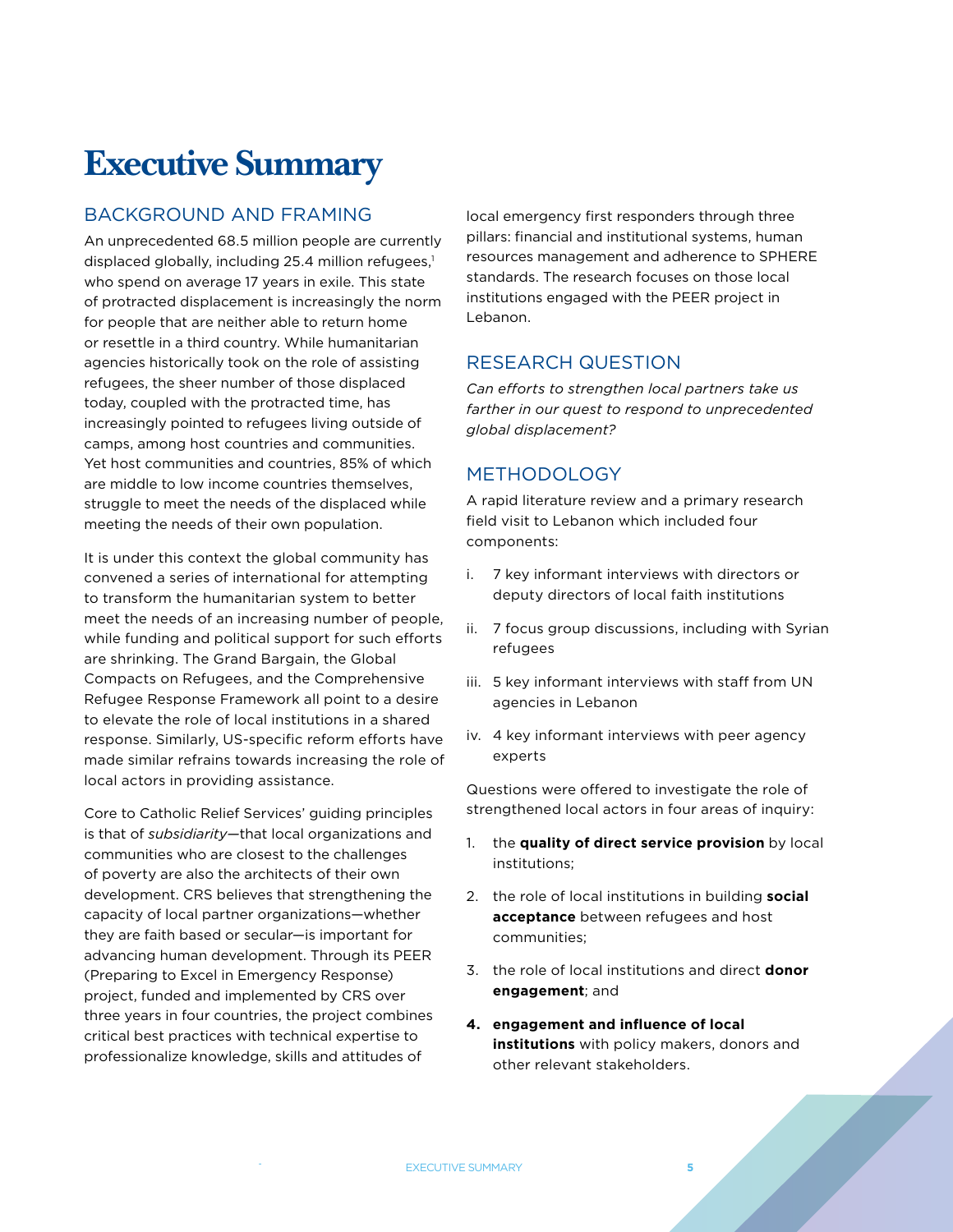# FINDINGS AND CONCLUSIONS

In Lebanon, the benefits of bringing LFIs to the table should not be missed. Despite the Lebanese government's position against the formal integration of refugees, local institutions who are in daily contact with refugees play a significant role in their social acceptance, however informal and unsolicited. As a cohort, LFIs are adept at listening to their community's needs, including them in decisionmaking, and attuned to addressing needs of both the person and community holistically.

#### **1. LOCAL ACTORS MATTER**

The **comparative advantage of local institutions**, particularly faith institutions are many, and the international humanitarian community has a lot to learn from these institutions—unbound by the same donor requirements, pre-set sector-based responses—able to focus on those in need, including non-physical needs.

**Extended presence:** LFIs extended presence in the country and the faith-based trust built up amongst local communities are keys to their success. Their extended presence and long-standing relationships, often through direct connections to the broader faith community, have formed organizations that are embedded in and grown from the communities they support.

**Attuned to community needs:** LFIs are well attuned to the complex needs of their communities, possessing a nuanced understanding of the context, and can trigger emergency assistance rapidly through existing connections. Needs assessments carried out by LFIs, however informal, have allowed them to identify needs and target their assistance to match.

**Provide multi-sectoral assistance:** LFIs have traditionally provided multi-sectoral assistance (except for specialized medical centres). Often the LFI was the only available resource for the most marginalized members of a community. In providing multiple types of assistance (clothes, cash, fuel, healthcare) based on need, the beneficiary rarely approaches multiple agencies.

**Long-term assistance and beneficiaries' dignity:** Maintaining dignity in a time of need is critical to the well-being of the beneficiary. Where there is a vacuum in the provision of social assistance by the state, the risk of impoverishment amongst the most marginalized becomes a reality and LFIs can find themselves the only lifeline.

**Rapid, individualized response:** When resources are available, LFIs can provide rapid, individualised response. LFIs can play a critical role when refugees face challenges accessing international support, including confusion around available services, services that are provided too far away, or unable to access services due to prohibitive costs.

#### **2. CAPACITY STRENGTHENING IS WORTH THE INVESTMENT**

Capacity strengthening is neither a short-term nor uniform procedure and efficacy is best found through tailored, long-term investment in each organization.

**Capacity strengthening takes time:** The success of PEER lies in the long-term effort of over 3-years, building an essential element of trust, which made LFIs more comfortable opening accounting books, beneficiary rolls and other sensitive documents that were the subject of internal process improvements through PEER. Despite this lengthy period, gaps still exist in institutions' more complex technical standards.

**A model that goes beyond training:** Going beyond one-off trainings helps to ensure that capacity and knowledge transfer was institutionalized in organizational policies, practices, and implemented with sufficient leadership, know-how and followthrough. PEER's use of an accompaniment model, including peer-to-peer coaching, mentoring, training, guidance, and field visits was critical to the success of the project and beyond.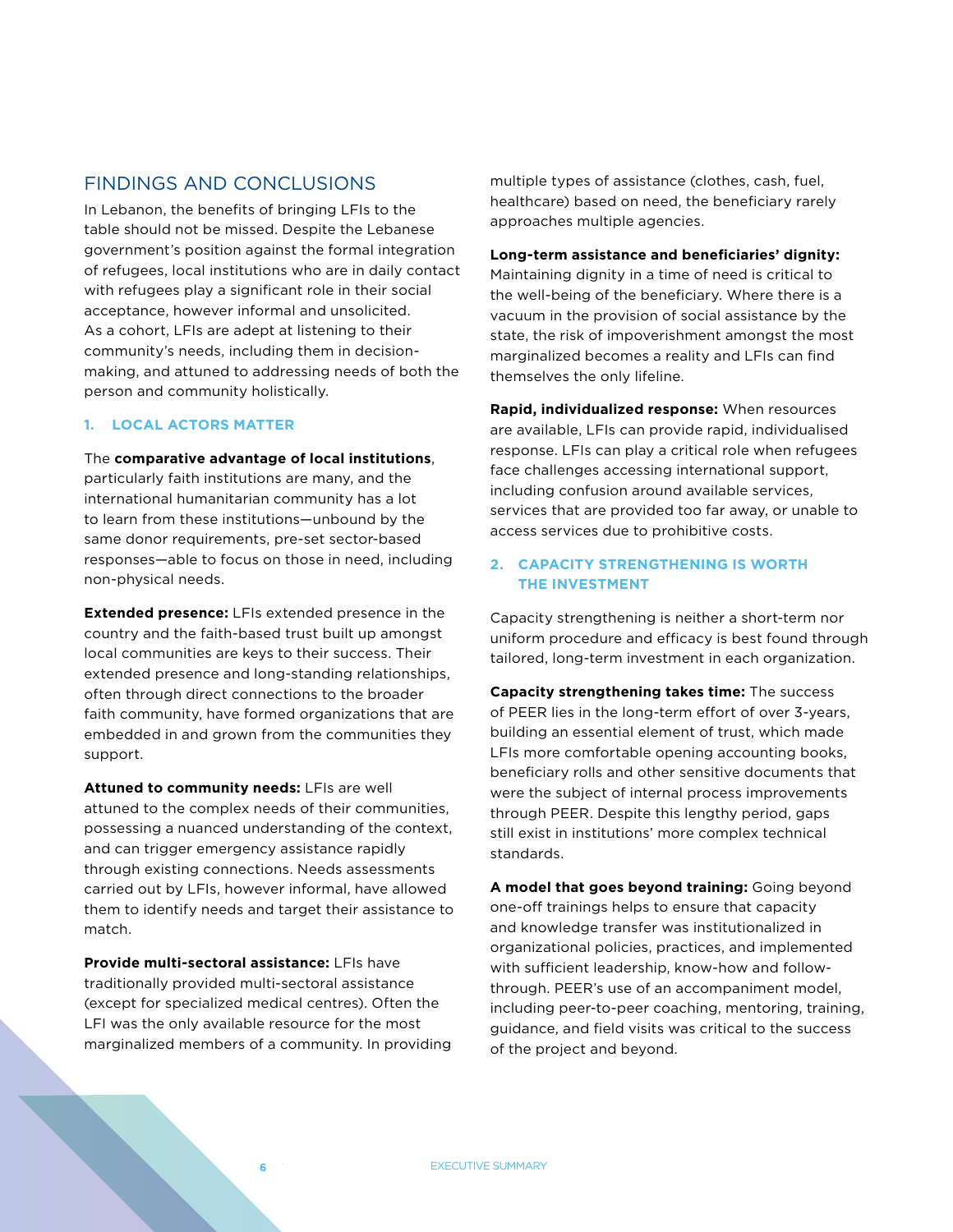**Addressing program AND management quality:** A detailed and broad range of Finance, Management, Human Resources and Emergency Response procedures and policies were put in place across all 14 LFIs. Focusing on both internal policies, but also educating partners on the international norms and standards were both necessary and complementary, so that LFIs could become viable organizations in terms of accountability, norms and standards.

**Enhancing the humanitarian system:** The upstream benefits of engaging local civil society in the humanitarian system must be recognized. Strengthened local institutions can only improve the delivery of assistance by the whole system.

**Defining their own futures:** Strengthened LFIs are now able to engage more strategically and systematically in the humanitarian ecosystem, particularly at the local level. LFIs have been able to develop their engagement and broaden their impact, as well as help define their role in the ongoing humanitarian response.

**Unlocking synergies:** Through PEER's approach of cross-agency capacity strengthening, LFIs became colleagues rather than unknown strangers and competitors, and enabled opportunities to learn from each other. Participating LFIs were encouraged to coordinate, share best practices and, in some cases, refer beneficiaries to each other.

#### **3. LOCAL ACTORS IMPROVE REFUGEE RESPONSE AND EXPERIENCE**

**Local actors have an important role in helping build social acceptance:** LFIs carry great leverage and provide a key, grassroots role in influencing the level of social acceptance between Syrians and Lebanese. LFIs stand as frontline workers providing direct services to people in need, no matter religious affiliation, across their communities. They play a direct role in influencing how refugees are welcome and accepted in the community, utilizing their shared identities to respond to their beneficiaries, and providing services based on need alone.

#### **Promoting inter-faith collaboration and bridge-**

**building:** LFIs play a key role in countering hate and extremism through their provision of humanitarian aid to people of their own faith and of other faith groups. Their local identity helps influence their own communities while building bridges with others, through their volunteer networks, cross-community projects and the actual integration of Syrians into LFIs' work.

**Utilizing shared identity:** Where racism and bigotry are used to divide communities, LFIs influence their own communities by communicating the importance of treating all alike, regardless of their faith, particularly in the provision of assistance. Syrian refugees settled in neighbourhoods of their own faith tradition, and that existing link has helped LFIs create social acceptance across different nationalities. Sharing common places of worship have provided disparate communities with a place to interact and to share their faith, which has enabled direct, regular connections between them.

**New and old together:** leaders and volunteers: LFIs have a very limited turnover in both volunteer and staff structures.\* Employees are committed to their faith and in turn, committed to the work of their organizations. Such consistency in staffing and programming enhances the opportunity to build social acceptance over the long-term. Further, traditionally relying on Lebanese volunteers, some LFIs have now created volunteer opportunities for Syrians, which helps them play a role in the communities in which they are living.

**Accessing media:** LFIs recognize that a community's perception of refugees can be heavily influenced by media and have had a varying degree of relationships with the media, through publish community news regarding community fairs or public health drives which affect both Lebanese and Syrians.

**Local actors can advocate their governments for better responses:** Across the country, LFIs' engagement with, and influence on, the government

All 14 LFIs that joined CRS' PEER program remained committed for the three-year program it. Of the focal point staff in LFIs, only one changed during the three-year program.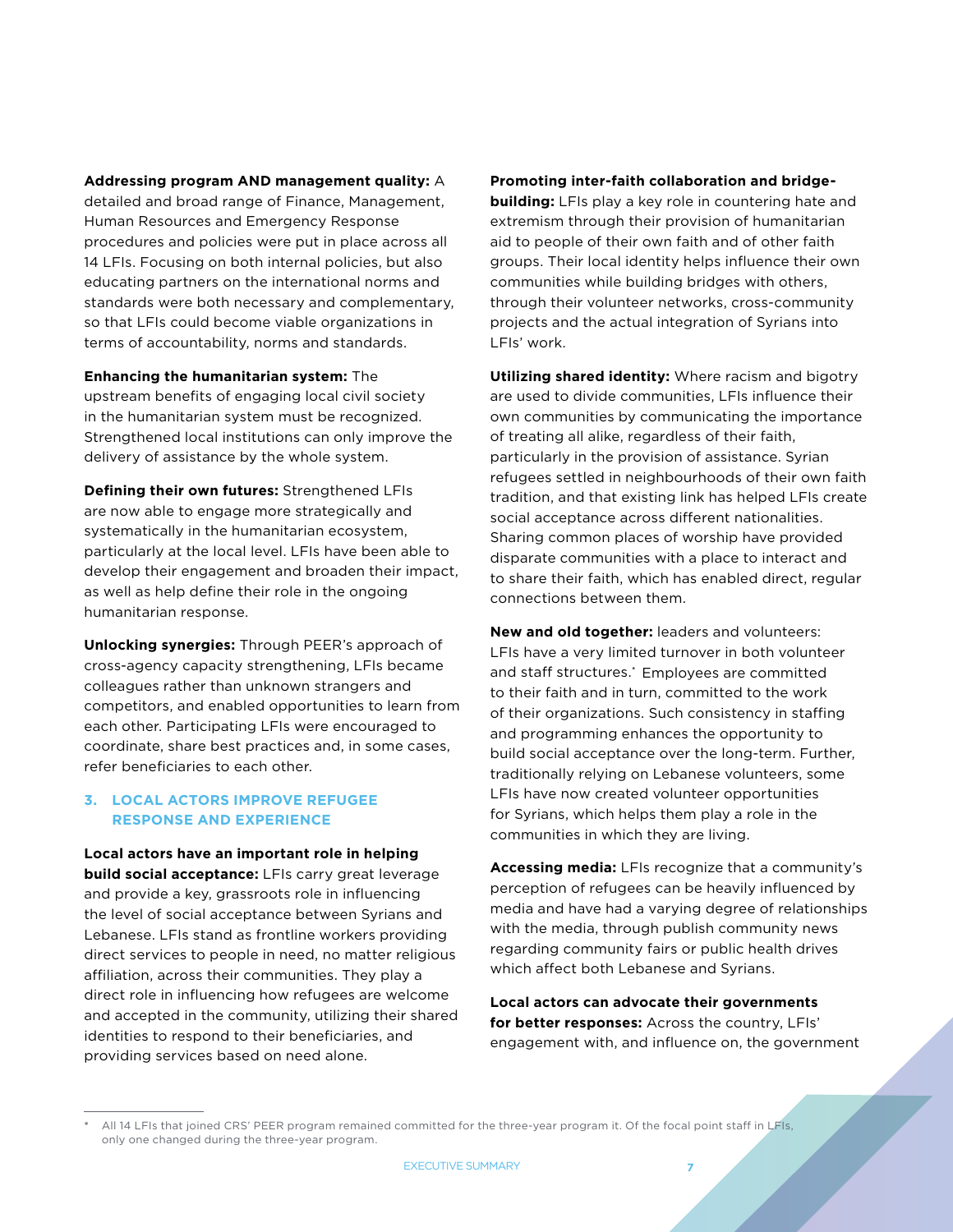administration (notably Municipalities) in which they work, media, Social Associations and Unions is possible due to their existing political and religious affiliations.

**Local actors can facilitate better connections:** LFI leadership and staff are well-respected community members whose presence in the community are recognized as long-standing pillars of support and providers of assistance. Embedded in the community, their contextual knowledge is of great comparative advantage, resulting in a capacity to identify needs and build bridges where outsiders might not.

**Local actors support all vulnerable people:** With human dignity in mind, LFIs respond to people based on vulnerability rather than status or nationality, something the international community has more recently identified as a best practice.

### RECOMMENDATIONS

#### TO ALL STAKEHOLDERS:

**Honour the Principles of Partnership (2007) and go deeper with the Grand Bargain (2016)**. Moving towards a more holistic, integrated approach will require additional culture and mindset changes on the part of donors, the UN and implementing agencies alike. The process of implementing the Grand Bargain needs to be more inclusive—elevating and carrying out the participation revolution, but also including local institutions, by breaking down barriers that keep local institutions from engaging in the grand bargain.

**Engage in pre-crisis mapping of local partners where feasible and elevate the role of local responders.** To facilitate the success of the Grand Bargain approach of localization, pre-crisis identification, mapping and certification of local institutions present in communities who could be supported to participate in the emergency response should be undertaken in disaster-prone areas. This can be done in conjunction with existing DRR

planning activities. The map should be utilized to engage local actors at the beginning of a crisis.

**Engage local actors in needs assessments.** Including local actors in needs assessment at the beginning of a response can address the needs of refugees more appropriately and holistically. Local actors are also able to identify community needs, addressing aspects of social acceptance and other softer needs that have not traditionally been captured by the international community.

**Design innovative partnership modalities.**Designing new partnership modalities that account for the unique and specific capabilities of local institutions and help reduce existing barriers to their inclusion can help ensure greater involvement of such actors. They should be built with a long-term time frame in mind, which will not only help build capacity over time, but allow for building trust and understanding for greater efficiencies. Donors can help facilitate piloting such approaches, including public-private partnerships, to help drive innovation and help produce further evidence and learning.

**Build more evidence around the role of local** 

**institutions.** Understanding the true extent of local institutions in humanitarian and refugee response can help to further elevate their importance and make the case for strengthening their work through capacity building. Relevant research institutions, including local universities, should decide on common indicators and targeted research topics to better leverage the role of local institutions.

#### TO DONORS (INCLUDING SUB-GRANTOR INGOS WHERE APPLICABLE):

**Invest in capacity strengthening before the emergency onset stage, and through development channels.** Comprehensive refugee responses should include capacity development as part and parcel of a long-term response, through long-term, multiyear funding. Prioritizing strong local institutions at the start and throughout a comprehensive refugee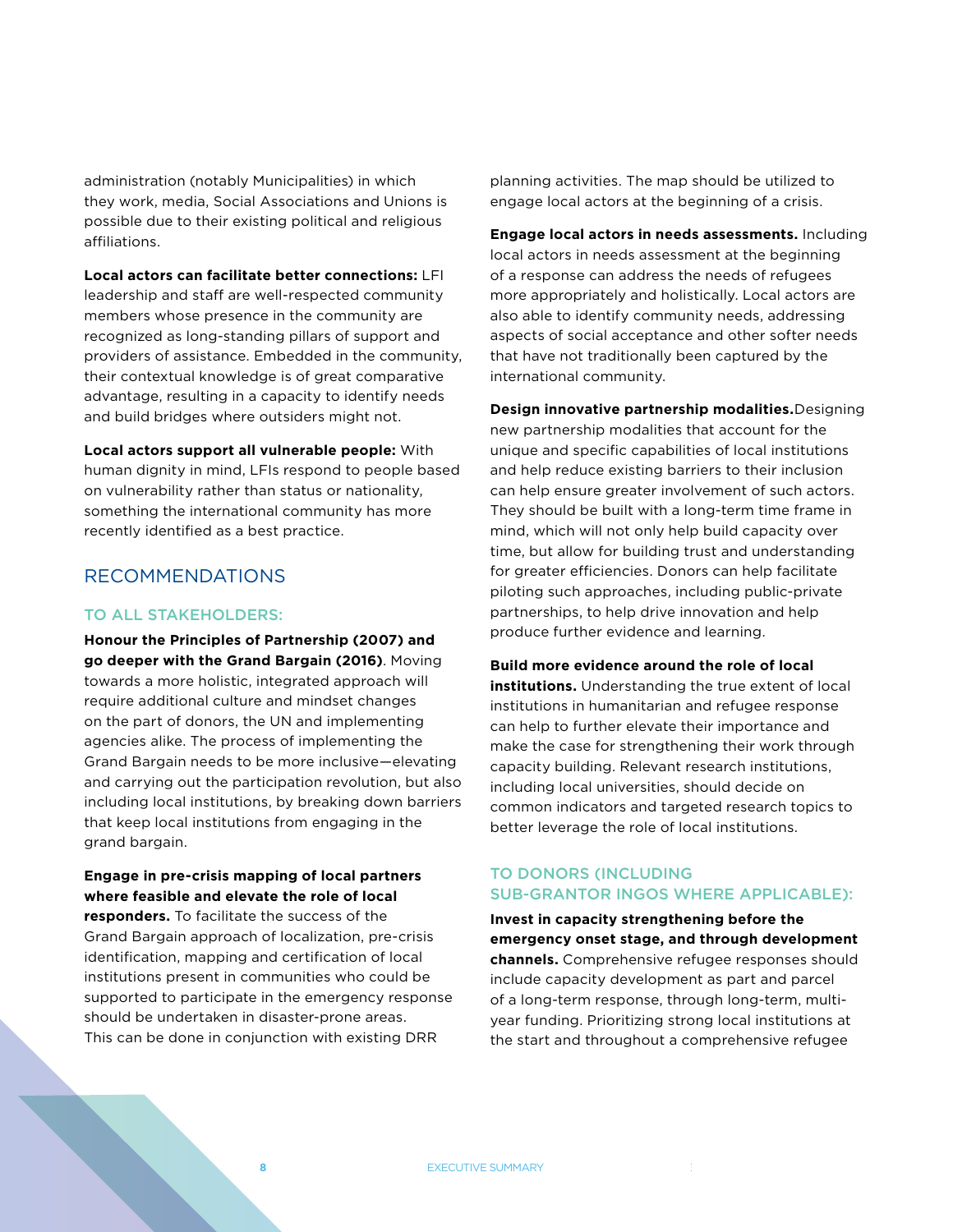response increases the likelihood for refugees to carry out a normal way of life within their host community.

#### **Invest in local institutions and treat them as true partners.**

Increase the level of humanitarian funding going as directly as possible to local and national responders to improve outcomes for affected people. A critical aspect of this objective is ensuring increased funding covers local organizations' indirect costs, which are essential towards enhancing local and national actors' ability to strengthen their internal standards of programming, transparency and overall accountability of humanitarian programming. Contractual partnership agreements should provide the same support to local organizations as is received by INGOs. INGOs who are providing subgrants to local institutions should follow suit.

#### **Develop clear capacity strengthening strategies which includes an increase in support for multiyear investments in the institutional capacities of local and national responders.**

The metric for localization should not solely be direct funding to local institutions, but include necessary steps to achieving this goal, including increased funding for multi-year capacity strengthening initiatives that address both program and management quality. Creating pathways for achieving localization will reduce the binary nature of our understanding of localization and demonstrate over time the value of processes including mentorship and accompaniment, rather than solely one-off trainings. Reporting for such outcomes will frame localization with more achievable milestones.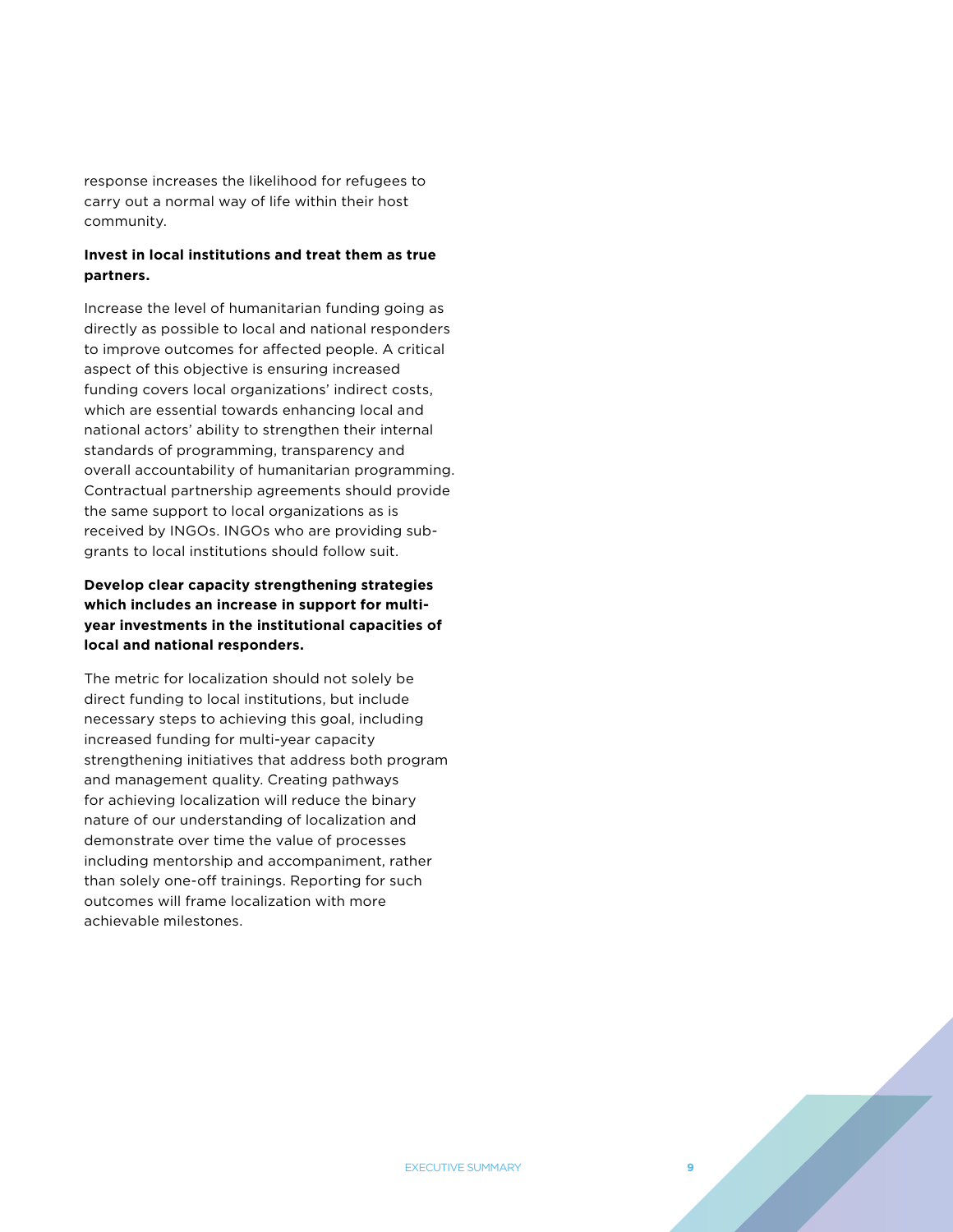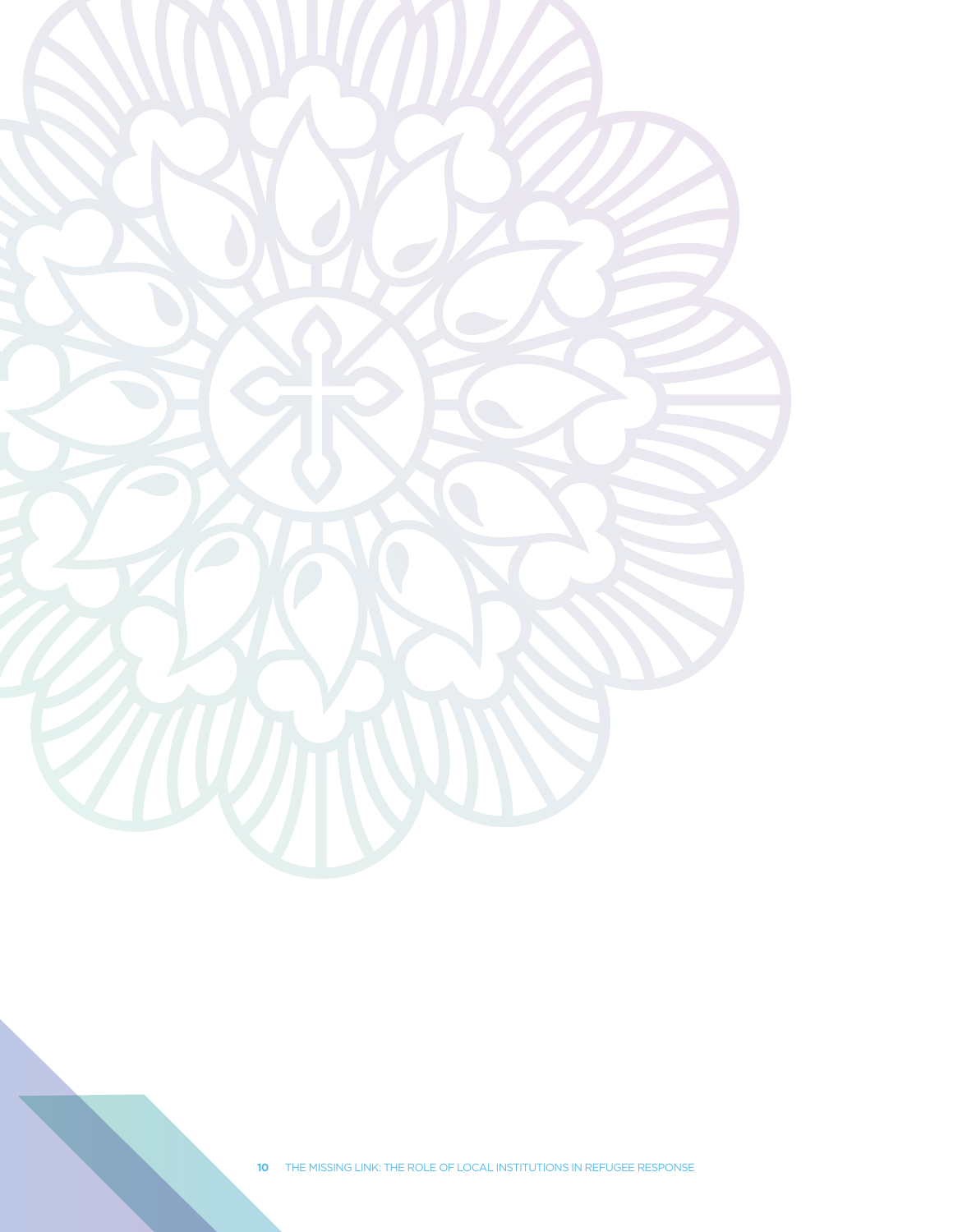# <span id="page-10-0"></span>**Background and Framing**

An unprecedented 68.5 million people are currently displaced globally, including 25.4 million refugees,<sup>2</sup> who spend on average 17 years in exile. This state of protracted displacement is increasingly the norm for people that are neither able to return home or resettle in a third country. While humanitarian agencies historically took on the role of assisting refugees, the sheer number of those displaced today, coupled with the protracted time, has increasingly pointed to refugees living outside of camps, among host countries and communities. Yet host communities and countries, 85% of which are middle to low income countries themselves, struggle to meet the needs of the displaced while meeting the needs of their own population.

# INTERNATIONAL EFFORTS TOWARDS ADDRESSING UNPRECEDENTED HUMANITARIAN NEED

It is under this context the global community has convened a series of international fora in attempts to transform the humanitarian system to better meet the needs of an increasing number of people, while funding and political support for such efforts are shrinking.

**Grand Bargain:** The 2016 World Humanitarian Summit resulted in the Grand Bargain, which summoned international commitments from stakeholders in the international humanitarian system to transform the way we work, agreeing on goals aimed at making our approaches more effective and efficient. Organized among 10 workstreams, the move towards improving local responses is reflected in not just workstream two that aims to support and fund local responders but will also be impacted by the other nine workstreams.†

The Grand Bargain has built upon the2007 Principles of Partnership, which identified

equality, transparency, results-oriented approach, responsibility and complementarity as principles that could work to fill the gaps in prior humanitarian reform processes, which had largely neglected the role of local and national humanitarian response capacity.

**Global Compact on Refugees:** The subsequently adopted 2016 New York Declaration, focusing on the issues of displacement and migration, in turn, set out new paths forward to address the needs of such populations, expanding the scope of those involved in reform, with considerable overlap with the Grand Bargain in its objectives. The Declaration will culminate in two Compacts- one oriented towards shared responsibility for refugees, and the other around the safe and orderly migration of people, both to be completed by 2018 year's end.

Both efforts, in furtherance of bettering refugee response, point to the need for "durable solutions," particularly expanding out that of integration of refugees into host communities. Similarly, there has been a shift towards addressing global humanitarian needs from as locally as possible—to achieve the approach laid out in the Grand Bargain: "principled humanitarian action as local as possible and as international as necessary."

### US GOVERNMENT EFFORTS TOWARDS LOCALIZATION

The US is a signatory to the Grand Bargain, the New York Declaration and a participant in the Global Compact on Refugees. USAID and the State Department Bureau for Population, Refugees and Migration have both reported towards the US' Grand Bargain commitments, $3$  noting efforts to track funding to local and sub-grantees, build capacity for local emergency responders, and direct its UN partners to direct funds to local entities.

<sup>†</sup> For more information on the Grand Bargain, a good reference is: The Grand Bargain Explained: An ICVA Briefing Paper (ICVA, March 2017) https://reliefweb.int/sites/reliefweb.int/files/resources/ICVA\_Grand\_Bargain\_Explained.pdf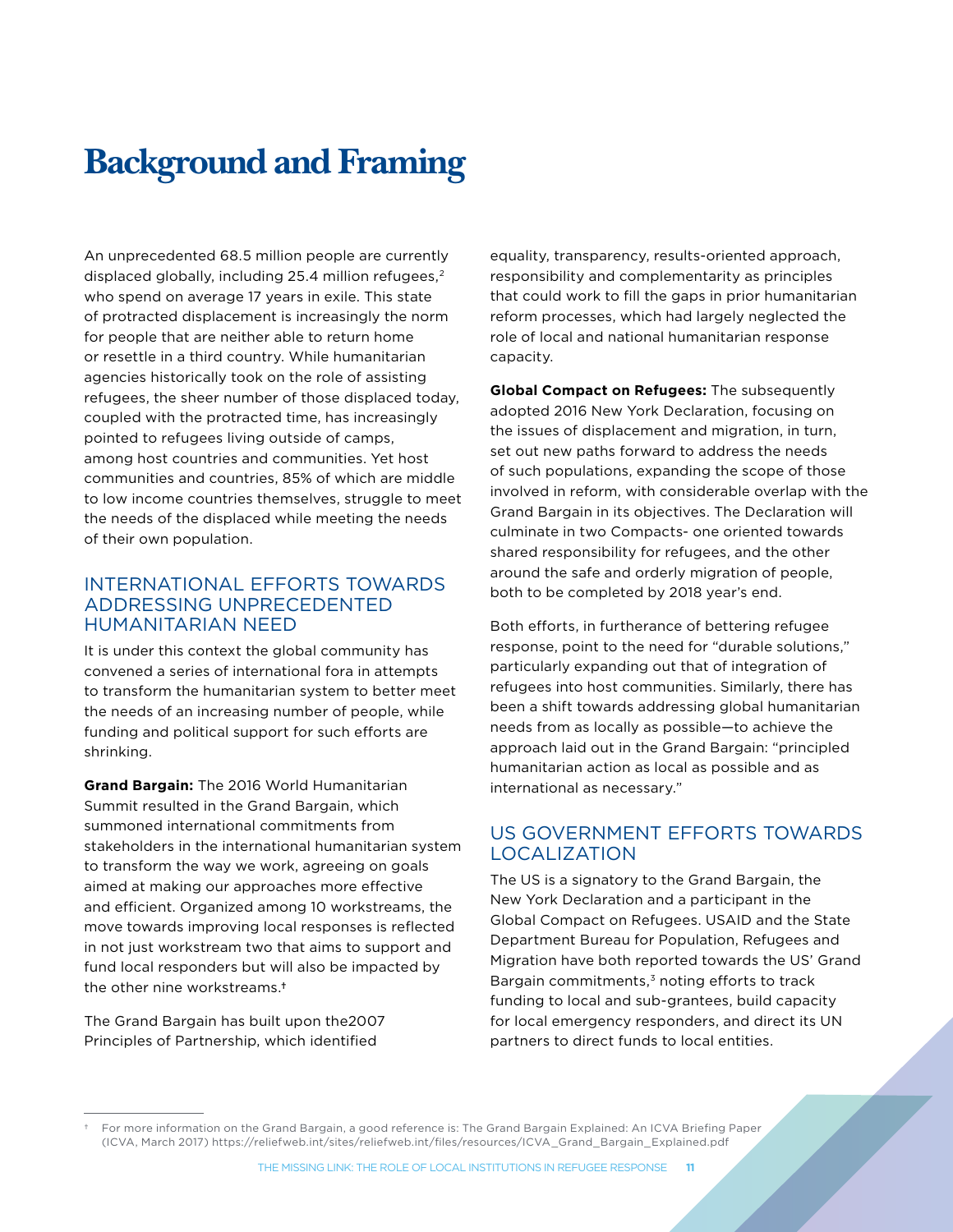<span id="page-11-0"></span>**USAID TRANSFORMATION**4 (2018– ): The Trump administration, under the leadership of Administrator Mark Green, is undertaking a reform process called USAID Transformation. Under various strands, such as procurement reform and "The Journey to Self-Reliance," similar efforts are underway to orient funding towards local and diverse institutions, including reducing reporting requirements, lowering barriers to accessing USG funding and creating mentorship opportunities among organizations.

**USAID FORWARD** (2010–2016): Under the Obama Administration, the USAID Forward initiative intended to improve the USAID's delivery of foreign assistance by embracing new partnerships, investing in the catalytic role of innovation, and demanding a renewed focus on results. Of three areas of focus, one was to promote sustainable development through high-impact partnerships and local solutions, with a singular goal of directing 30% of its mission funding to go towards local entities.

While USAID never reached this goal, many other indicators of possible success were not captured, including leveraging co-financing from local institutions, achievement of shared goals with local and national governments, and other indicators towards true country ownership.5

### **CHALLENGES**

While only two years have passed since these global efforts have taken place, challenges remain. Many argue that the Grand Bargain and the Global Compact on Refugees, like reform processes before them, are not sufficiently transformative, particularly of the UN institutions themselves. The challenges include:

**• Ongoing turf battles** "While there have been UN and donor achievements globally, progress towards meeting Localization commitments is slow."6 The rhetoric remains distanced from field reality. "Donors, INGOs and UN agencies are reluctant to relinquish their control over the lion's share of power and resources in the system, and risk

aversion, internal rules, staffing constraints and due diligence present ongoing challenges."7

- **• Donor restrictions** Donors are ever-increasingly constrained (owing to a variety of factors including parliamentary pressure, the extended duration of the Syria Refugee Crisis, rising global humanitarian challenges and commitments), which limits the implementation of localization commitments. This is trickling down to the UN, their partners, and to the partners of partners. UN agencies state they are encouraged to localize yet face low levels of unrestricted money. Some UN agencies state it is difficult to understand donors' bilateral work with a perceived failure to coordinate in the strategic direction of localization. The level of dedication to abide by donor rules requires, according to one UN agency, "an entire system change" with the current system "not made for wants and needs." Systematic constraints require significant innovation on behalf of donors, UN and INGOs to seek out grey areas in contractual obligations to ensure the embedding of the Principles of Partnership and the Grand Bargain commitments are met. Cognizant of commitments made at the global effort to rally support for localization, notably increased funding, direct partnerships and capacity strengthening of local actors, international agencies continue to attribute blame to other actors implicated in decision-making.
- **• Too many institutional layers** Tiered funding decreases local actors' access to the donor and prevents them from seeing and participating in "the big picture." Few entry points to engage result in isolation and risks of parallel programming with subsequent missed opportunities,<sup>8</sup>potential multi-layered and time-demanding program reporting, and, most critically, result in a distance between strategy and implementation. Improved, quality, direct partnerships and multi-year funding can counter today's culture of contractual implementing partnerships, the associated power relationship, and the lack of indirect costs and support for capacity strengthening.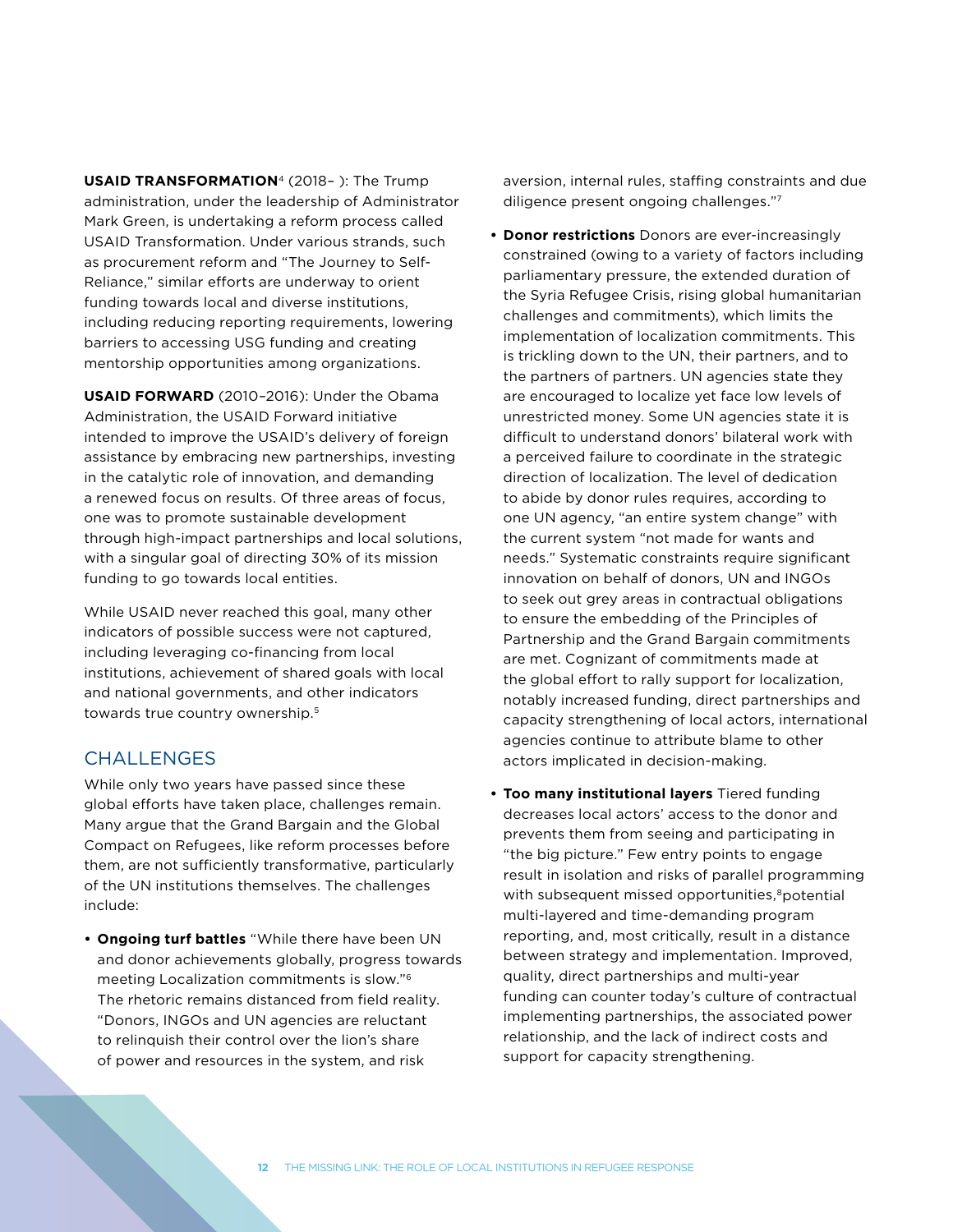<span id="page-12-0"></span>

**• Risk** Risk aversion, internal rules, staffing constraints and due diligence concerns are preventing donors from finding it easy to fund national and local actors.9 Risks associated with humanitarian programming will never disappear, however, acknowledging them and ensuring all actors share an appropriate level of risk makes localization more viable. Innovative funds, including the Lebanon Humanitarian Fund (OCHA), uses a risk-based approach to ensure that a thorough analysis of risks is undertaken and that adequate assurance modalities are identified to mitigate these risks, linking principles of due diligence, performance and capacity assessment throughout the project cycle.10 Communicating and consulting,

monitoring and reviewing allows for treatment of risk but, consequently, requires significant additional resources.

#### CATHOLIC RELIEF SERVICES' UNIQUE VANTAGE POINT

Core to CRS' guiding principles is that of *subsidiarity*—hat local organizations and communities, who are closest to the challenges of poverty, are also the architects of their own development. CRS believes that strengthening the capacity of local partner organizations—whether they are faith based or secular—is important for advancing human development.

THE MISSING LINK: THE ROLE OF LOCAL INSTITUTIONS IN REFUGEE RESPONSE **13**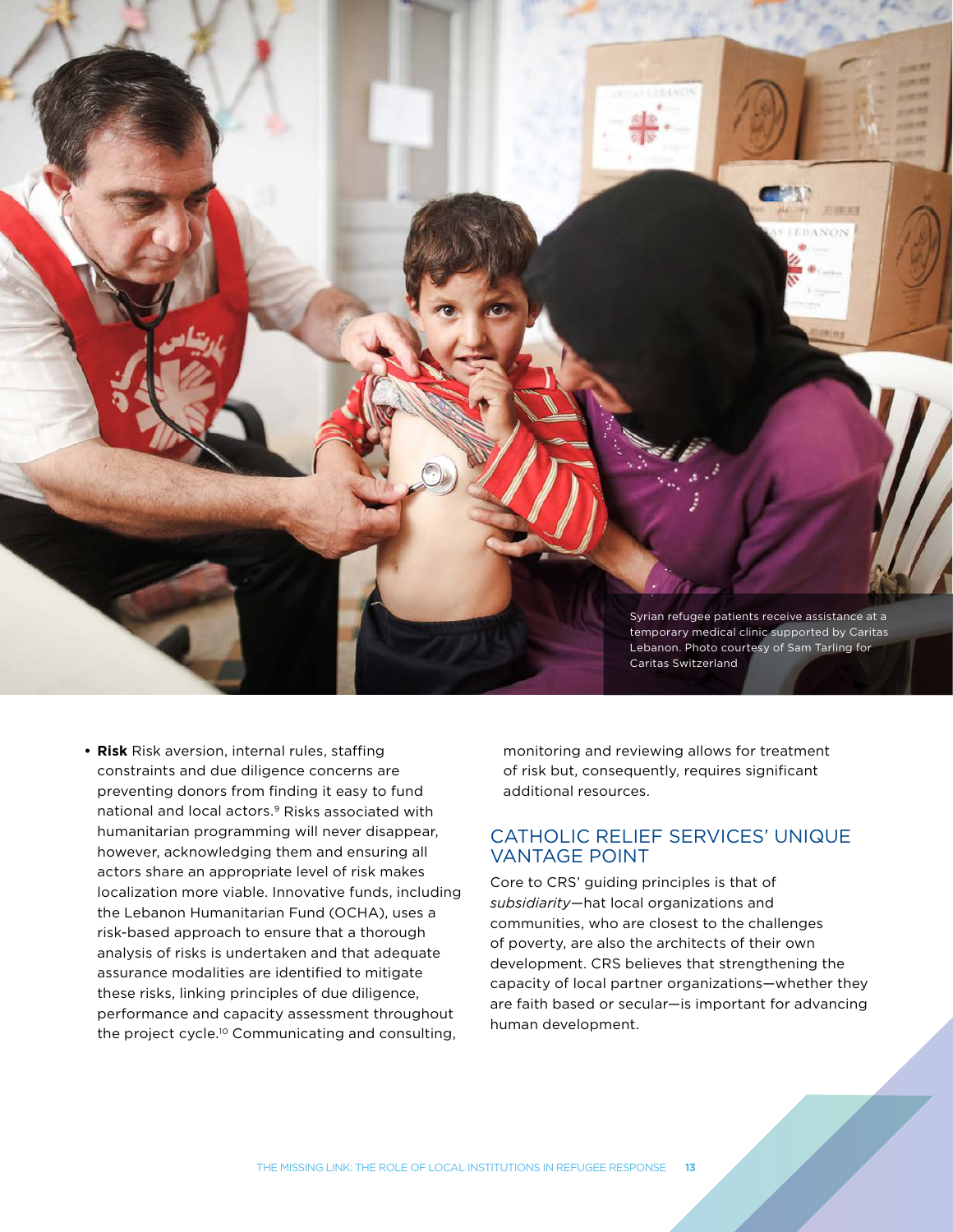<span id="page-13-0"></span>While CRS is one of many actors in the humanitarian and development space, we are built on a local partnership model approach, in which we work alongside the local Catholic Church and other local grassroots organizations. CRS prides itself on its grassroots focus and presence—we are of the people, with more than 90 percent of staff from the countries in which we work. This brings a rich, grounded and trusted perspective to our work. While we are global in our size, influence and standards, we are local in our daily impact. We benefit from our partners' longterm presence in their respective countries, their knowledge and experience, and their trusted network of relationships. It is from this grounded perspective that CRS has made its own commitments as a signatory to the Grand Bargain,‡ which seeks to get more resources into the hands of local and national organizations that are implementing programming in line with the Comprehensive Refugee Response Framework.

# CRS' PEER PROJECT

PEER (Preparing to Excel in Emergency Response) was developed, funded and implemented by CRS, with the aim of working towards achieving sustainable, localized methods to address emergencies. The three-year (2016-2018)

project, supports Local Faith Institutions (LFIs) to be equipped to provide a quality and timely humanitarian response that meets the immediate, life-saving needs of disaster-affected populations.

The project combines critical best practices with technical expertise to professionalize knowledge, skills and attitudes of local emergency first responders through three pillars: financial and institutional systems, human resources management and adherence to SPHERE standards. LFIs participating in PEER capacity strengthening in Lebanon did not receive any funds for project implementation from CRS. Program participants include more than 40 diverse Christian, Muslim and Druze organisations partnering with CRS in India, Indonesia, Jordan and Lebanon. 14 LFIs (Muslim and Christian) participated in Lebanon.

#### PEER: INSTITUTIONAL STRENGTHENING METHODOLOGY

Though all participating CRS country programs aim to provide a combination of accompaniment (coaching and mentoring), technical trainings, onthe-job support both during and between emergency responses, documentation of standard emergency operating procedures, and interagency sharing of



### **PEER Project**

**PROJECT LENGTH** October 2015–October 2018

**FUNDING** \$2.87 million private CRS funds

‡ See CRS' full list of commitments here: https://www.crs.org/sites/default/files/crs-files/crs\_commitments\_for\_world\_ humanitarian\_summit\_may\_2016.pdf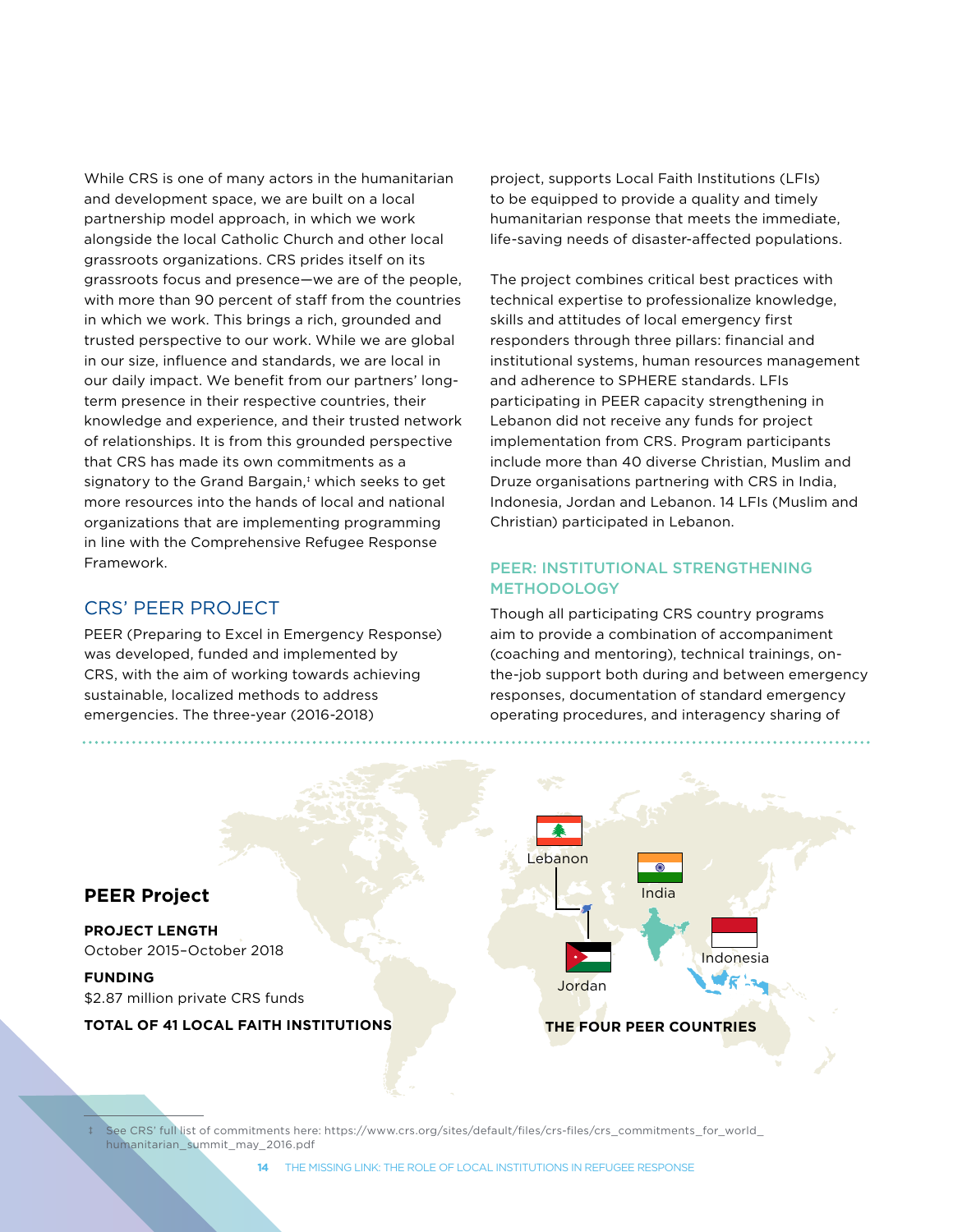<span id="page-14-0"></span>CRS' **Institute for Capacity Strengthening (ICS)** is a "one-stop shop" for Partnership and Capacity Strengthening learning and resources. The site provides a way for individuals to learn valuable knowledge, skills and attitudes related to partnership and capacity strengthening via online learning, face to face trainings, coaching and mentoring, as well as access helpful tools, guides, studies and other learning and practitioner resources.

For more information, please visit:<https://ics.crs.org>

experiences and learning, the methodology was adapted in order to meet local capacity needs and build on existing systems and organizational strengths.

#### INITIAL SUCCESSES OF PEER*§*

- **• Timeliness**: LFIs have demonstrated improved timely emergency response capacity including conducting emergency needs assessments, distributing assistance and reporting.
- **• Implementation of internal and external policies:**  PEER helped organizations identify gaps and implement a detailed and broad range of Finance, Management, Human Resources and Emergency Response procedures and policies.
- **• Increased engagement the international humanitarian system**: Where gaps existed, LFIs have a better grasp of key components of emergency response including coordination, sectoral approach, donor funding, humanitarian principles, and topics including Protection, Sexual and Gender Based Violence and Psychosocial Support.
- **• Enhanced collaboration and coordination:** New programmatic partnerships have been forged between LFIs participating in PEER, often bringing together diverse communities and expertise, and between LFIs and local government and international counterparts.

### RESEARCH QUESTION

The research links the two distinct yet related global efforts of the Grand Bargain and New York Declaration, with a focus on a grounded experience of Lebanese Local Faith Institutions (LFIs) providing assistance to displaced Syrians and other refugees that they host. The research aims to understand the role that such local partners play in the response, how strengthening their capacity has impacted their response, and ultimately the impact on their support to refugees to carry out a normal way of life within their host community.

The research seeks to answer: *Can efforts to strengthen local partners take us farther in our quest to respond to unprecedented global displacement?* 

# METHODOLOGY

A rapid literature review was conducted, followed by primary research in the field with four components:

- i. 7 key informant interviews with directors or deputy directors of local faith institutions
- ii. 7 focus group discussions, including with Syrian refugees (4 men, 36 women)<sup>II</sup>, Lebanese host community members (7 men, 13 women), and volunteers and staff of LFIs (6 men, 11 women)
- iii. 5 key informant interviews with staff from UN agencies in Lebanon
- iv. 4 key informant interviews with peer agency experts

THE MISSING LINK: THE ROLE OF LOCAL INSTITUTIONS IN REFUGEE RESPONSE **15**

<sup>§</sup> These initial successes have been identified by an internal project mid-term review. The final evaluation of PEER with a full analysis of outcomes will be issued in November 2018.

Two of the FGDs took place for women only, one in a women's shelter and another a group of mothers who have children enrolled in the local school. In both cases more women chose to become involved than CRS had asked the organization to invite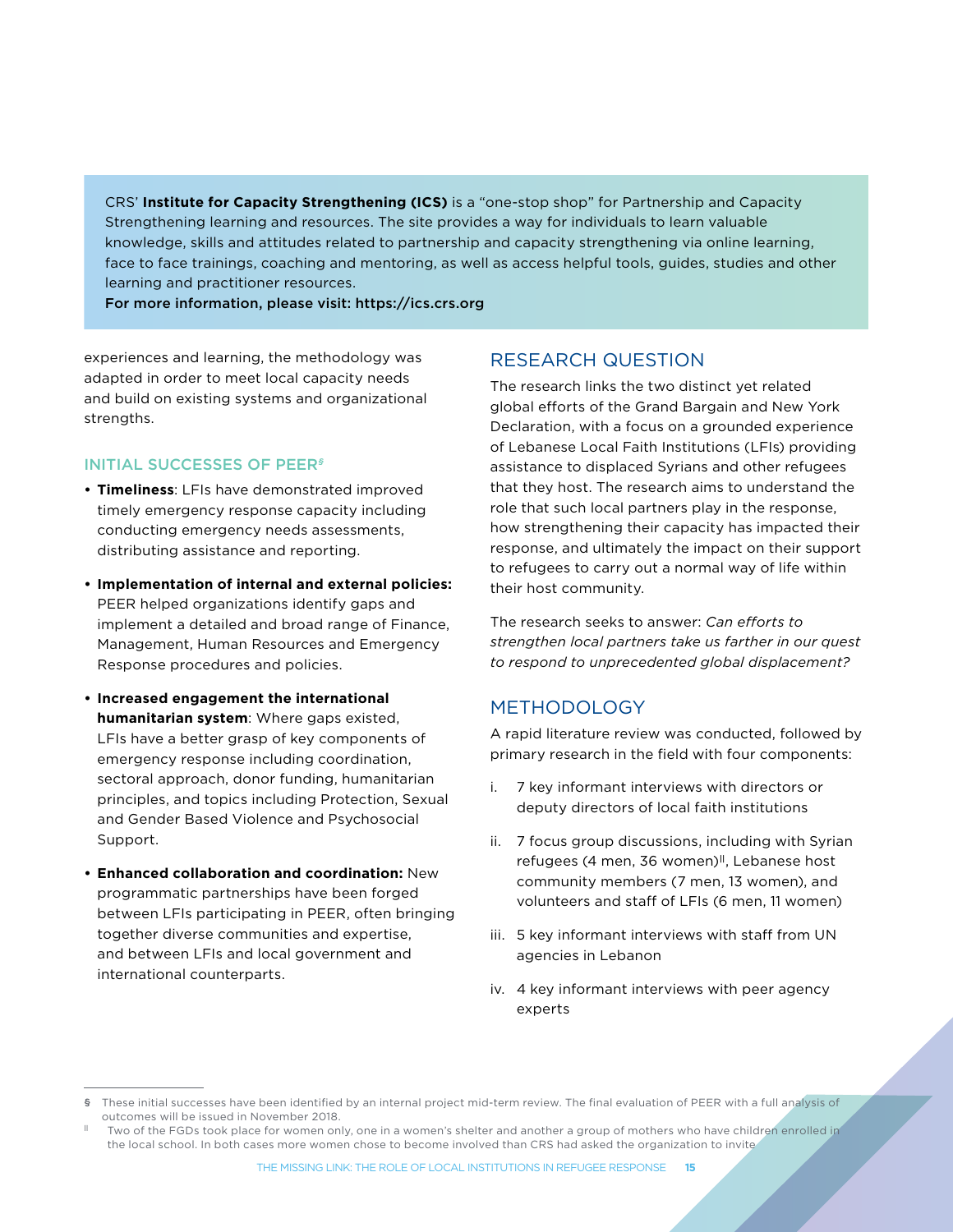<span id="page-15-0"></span>Questions were offered to investigate the role of strengthened local actors in four areas of inquiry:

- 1. the **quality of direct service provision** by local institutions;
- 2. the role of local institutions in building **social acceptance** between refugees and host communities;
- 3. the role of local institutions and direct **donor engagement**; and
- 4. **engagement and influence of local institutions**  with policy makers, donors and other relevant stakeholders.

The paper provides recommendations to the international community, donors and stakeholders on how to better achieve global targets for localization through the Grand Bargain and optimize implementation of the Global Compact for Refugees through prioritizing capacity strengthening of local organizations, including local faith institutions.

#### A NOTE ON TERMINOLOGY

The term 'refugees' in this paper follows that of the Lebanon Crisis Response Plan<sup>11</sup>. Quotes included in the text are direct statements made by Local Faith Institutions interviewed but are not attributed to specific LFIs to protect their identity. Any further quotes are directly sourced.

On discussing national civil society organizations in Lebanon, the term Civil Society Organizations (CSOs) is used. Local Faith Institutions (LFIs), the focus of this study, are one component of the broader category of Civil Society Organizations in Lebanon.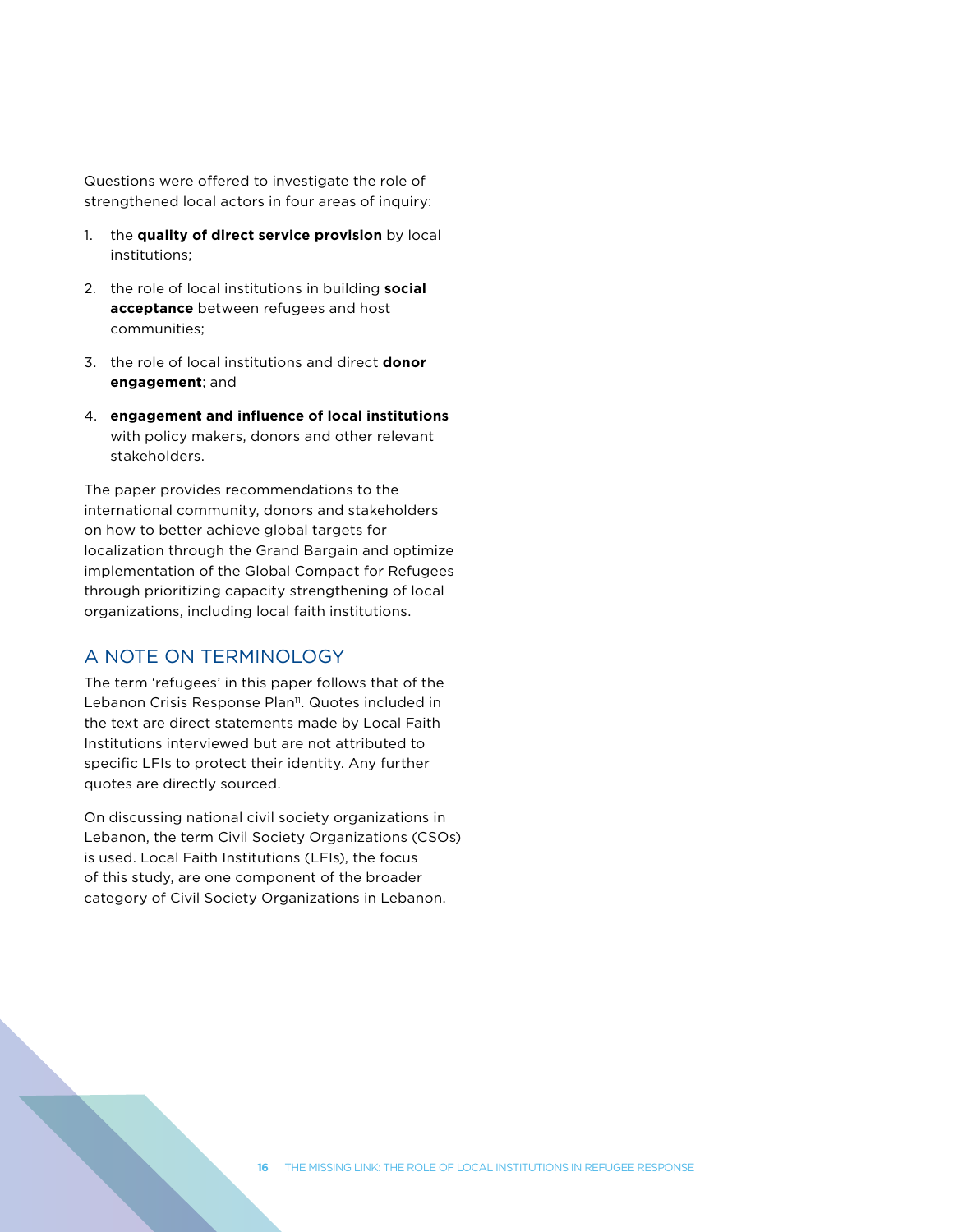# <span id="page-16-0"></span>**Case Study: Lebanon**

### LEBANON AND INTERNATIONAL REFUGEE LAW

Lebanon is not a signatory to the 1951 Refugee Convention or its accompanying 1967 Protocol. Accordingly, Lebanon does not have the legal obligation towards refugees to guarantee individuals' rights to freedom of movement, employment, fair treatment under the Lebanese justice system, and other forms of protection unless captured by other international treaties.12 The rationale behind not signing the 1951 Refugee Convention was partially to prevent the full integration of displaced peoples and encourage their eventual return to their country of origin. $13$ 

### THE SYRIA CRISIS IN LEBANON

Lebanon has welcomed around 1.5 million refugees fleeing war-torn Syria.14 Refugees are treated as 'guests' in the eyes of the Lebanese government. During the first few years of the Syrian Civil War, Lebanon had an open border policy with Syria, however as the numbers of Syrians fleeing to Lebanon grew, tighter restrictions were put into place and in May 2015, at the instruction of the Lebanese government, UNHCR stopped registering Syrian refugees.<sup>15</sup>

In March 2017, the Lebanese Prime Minister Saad al-Hariri said Lebanon was close to a "breaking point" owing to the protracted nature of displacement.16 According to the United Nations, Syrian refugees in Lebanon are more vulnerable than ever, with more than half now living in extreme poverty and over three quarters living below the poverty line. Nine out of every 10 refugees state they are in debt and food insecurity remains critically high. Lacking the ability to obtain legal residency, refugees are exposed to an increased risk of arrest, hinders their ability to register marriages and births, and makes it more



Country map of Lebanon and location of PEER-participating Local Faith Institutions. The map shows the headquarters of the 14 LFIs. Some of the organizations have programs that spread across the country, and in some cases, are present in Syria as well.

difficult to find work, send their children to school or access needed health care.17

"More than ever, international solidarity needs to match the hospitality of Lebanon as host country. No country in the world can—or should—carry alone the challenge that Lebanon is facing. Responsibilitysharing with Lebanon is key."18

# WHY SUPPORT LOCAL FAITH INSTITUTIONS IN LEBANON?

An initial contextual analysis carried out by the PEER project revealed that many Syrians originally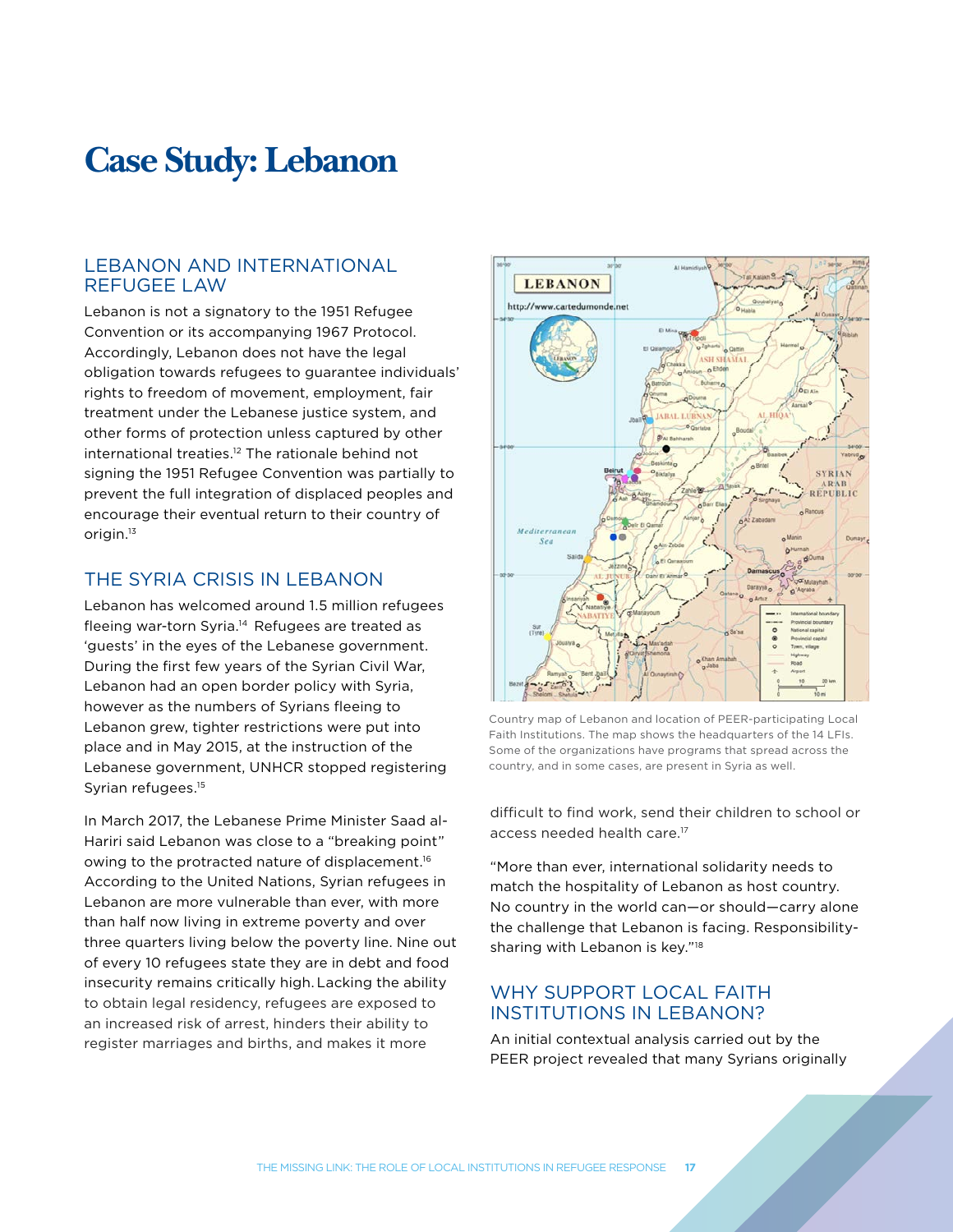<span id="page-17-0"></span>approached faith-based organizations for aid when they arrived in Lebanon; that these organizations tended to approach aid as best they could but without the requisite knowledge (e.g. of humanitarian principles) or structure to scale-up to the demands placed upon them and had not previously engaged in capacity strengthening; that they were powerful potential partners for international actors; and that they had a key opportunity to play the role of peacebuilders across faiths in the faith mosaic of Lebanon. LFIs were also identified as having influence on social acceptance between Syrians and Lebanese as participating organizations spanned ten different sects, distributed between organizations of Christian, Muslim and Druze faiths.

# **Findings**

# **"Lebanon is a message more than it is a country." —Pope John Paul II**

#### **1. LOCAL ACTORS MATTER**

Civil society in Lebanon has an undisputed and essential role carrying out humanitarian and development assistance, due to the sheer enormity of the Syrian refugee crisis. Over the past 8 years, Lebanese civil society organisations have strengthened, gained in number and networks, as evidenced by the second Brussels Conference on 'Supporting the future of Syria and the region', which was marked by a high level of participation by civil society organizations.

The number of registered Civil Society Organisations in Lebanon fluctuates; with some of them becoming dormant and others emerging during various crisis the country has faced.19 Registered NGOs have proliferated in Lebanon since the start of the Syria crisis,20 with most people estimating the existence

of around 5,000 CSOs, of whom 1,000 are currently active. Long-established LFIs, however small, believe they can identify the quality of new organisations and differentiate between 'the good and the bad.' Whilst most of those interviewed state that the majority of CSOs work in good faith, there are still "those who are competing for funds to satisfy their own needs." International actors new to the context are less able to differentiate.

The comparative advantage of local institutions, particularly faith institutions are many: they have extended presence in their communities, in-depth knowledge of community needs, take a multi-sectoral approach, possess a range of capacities to deliver results rapidly, and influence social acceptance of refugees through programming to meet the needs of both Lebanese and Syrian communities. The international humanitarian community has a lot to learn from these institutions—unbound by the same donor requirements, pre-set sector-based responses—able to focus on those in need, including non-physical needs.

**Extended presence:** LFIs in Lebanon perceive their extended presence in the country and the faithbased trust built up amongst local communities as key to their success. Their extended presence and long-standing relationships, often through direct connections to the broader faith community, have formed organizations that are embedded in and grown from the communities they support. Their continued presence, in some cases dating back as far as the 1920s and 1930s, demonstrates their persistence and importance in their communities. Despite facing funding challenges, LFIs' enduring presence has been able to continue supporting those in need, even when international support dwindles: "we believe we should take the lead, so it does not remain at an international level, so we can continue when the INGO leaves."

**Attuned to community needs:** LFIs are well attuned to the complex needs of their communities, possessing a nuanced understanding of the context,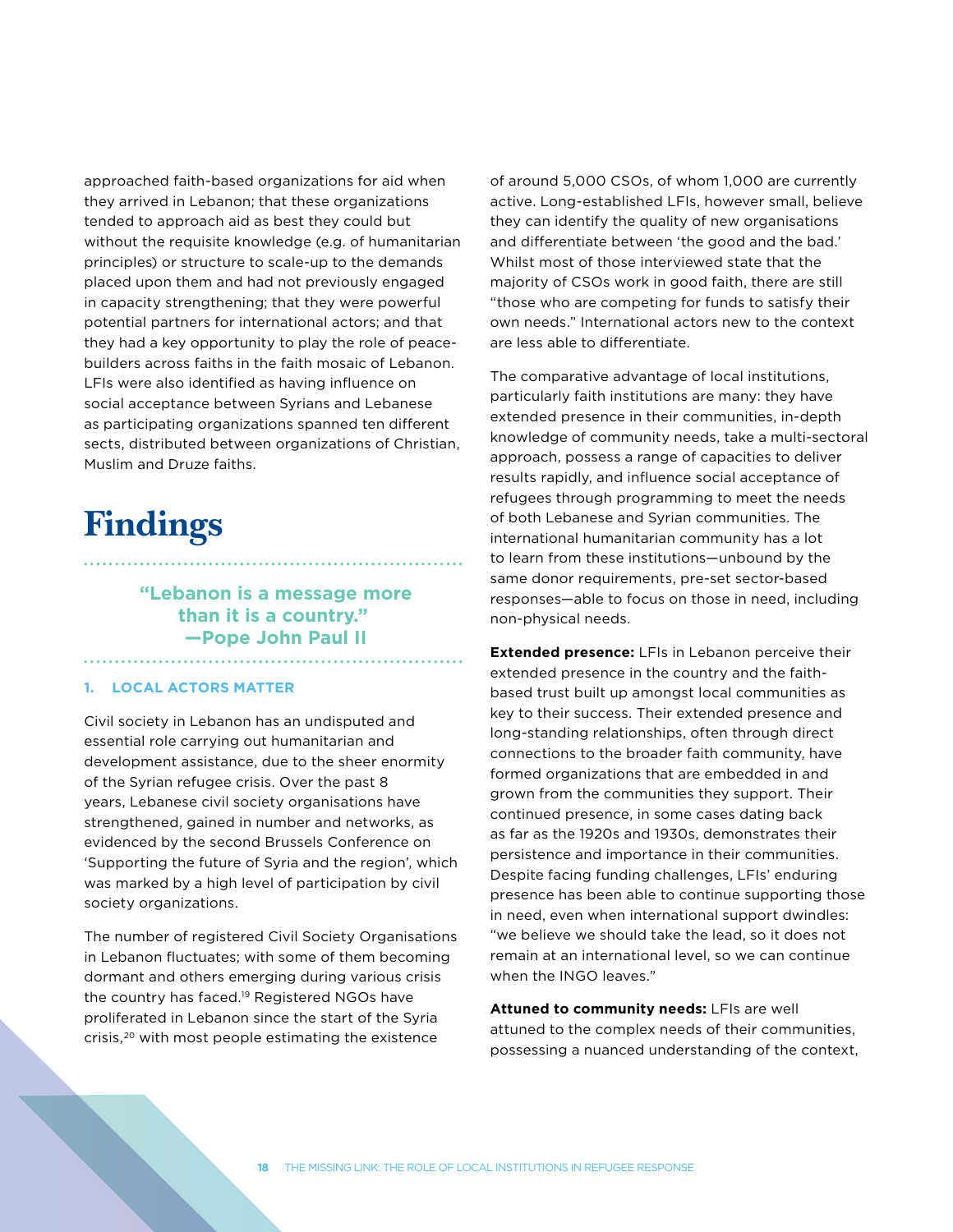and can trigger emergency assistance rapidly through existing connections. Needs assessments carried out by LFIs, however informal, have allowed them to identify needs and target their assistance to match. "We can differentiate between the really poor and those who claim to be poor and where we have limited resources, this is critical." LFIs state that were this knowledge optimally utilised, it would reduce the number, and respond better to the needs, of beneficiaries, potentially freeing up funding to assist the most vulnerable. Given the overwhelming needs of refugees in Lebanon, both overlaps and gaps in programming is perhaps to be expected. However, LFIs continue to state that this occurs more often than is necessary, and that the consequences cause great frustrations and ruptures in social acceptance between Syrian and Lebanese beneficiaries.

**Provide multi-sectoral assistance:** LFIs have traditionally provided multi-sectoral assistance (except for specialized medical centres). Often the LFI was the only available resource for the most marginalized members of a community. In providing multiple types of assistance (clothes, cash, fuel, healthcare) based on need, the beneficiary rarely approaches multiple agencies. LFIs state that if referrals are needed, "they are easy to do because of the connections that already exist, so it takes less time to manage with quicker results."

#### **Long-term assistance and beneficiaries' dignity:**

Maintaining dignity in a time of need is critical to the well-being of the beneficiary. The LFI is often the only service in the community, and "becomes like family: the only one who cares for us". Where there is a vacuum in the provision of social assistance by the state, the risk of impoverishment amongst the most marginalized becomes a reality and LFIs can find themselves the only lifeline. Eight of nine Lebanese women in a widows' project run by an LFI lamented that no other organisation had assisted them. To this end, the LFI played a fundamental role in the women's dignity and survival through personalized support.

**Rapid, individualized response:** When resources are available, LFIs can provide rapid, individualised response. Familiarity with the location and its residents allows for personal connections: Whatsapp or a telephone call inform the LFI of the problem and are then used again to trigger assistance. In the words of one LFI staff, "I have the access, I have cars and staff, good facilities, good relations with local authorities: all of these help me." LFIs can play a critical role when refugees face challenges accessing international support, including confusion around available services, services that are provided too far away, or unable to access services due to prohibitive costs.

#### **2. CAPACITY STRENGTHENING IS WORTH THE INVESTMENT**

Capacity strengthening is neither a short-term nor uniform procedure and efficacy is best found through tailored, long-term investment in each organization. The case study focused on LFIs that participated in CRS' PEER project, which was tailored to focus on the needs of the individual organizations in the areas of both program and management quality, over a significant period.

**Capacity strengthening takes time:** The success of PEER lies in the long-term effort of over three years, engaging with organizations that were not previously partners with CRS. Over this time, an essential element of trust was built between CRS' PEER staff and LFI staff, a process that took more than six months, through an initial stage of assessments, communication and training. As an American Catholic faith-based agency, with no grant money attached to the project, CRS had to overcome LFIs' scepticism by creating shared vision and mission, to ultimately help the LFIs reach their capacity strengthening goals. "Working in capacity strengthening is like being a doctor: trust is the most important factor, since if they don't trust you they won't tell you were it hurts the most and you won't be able to prescribe the correct medicine."21 Trust was essential before LFIs would open up accounting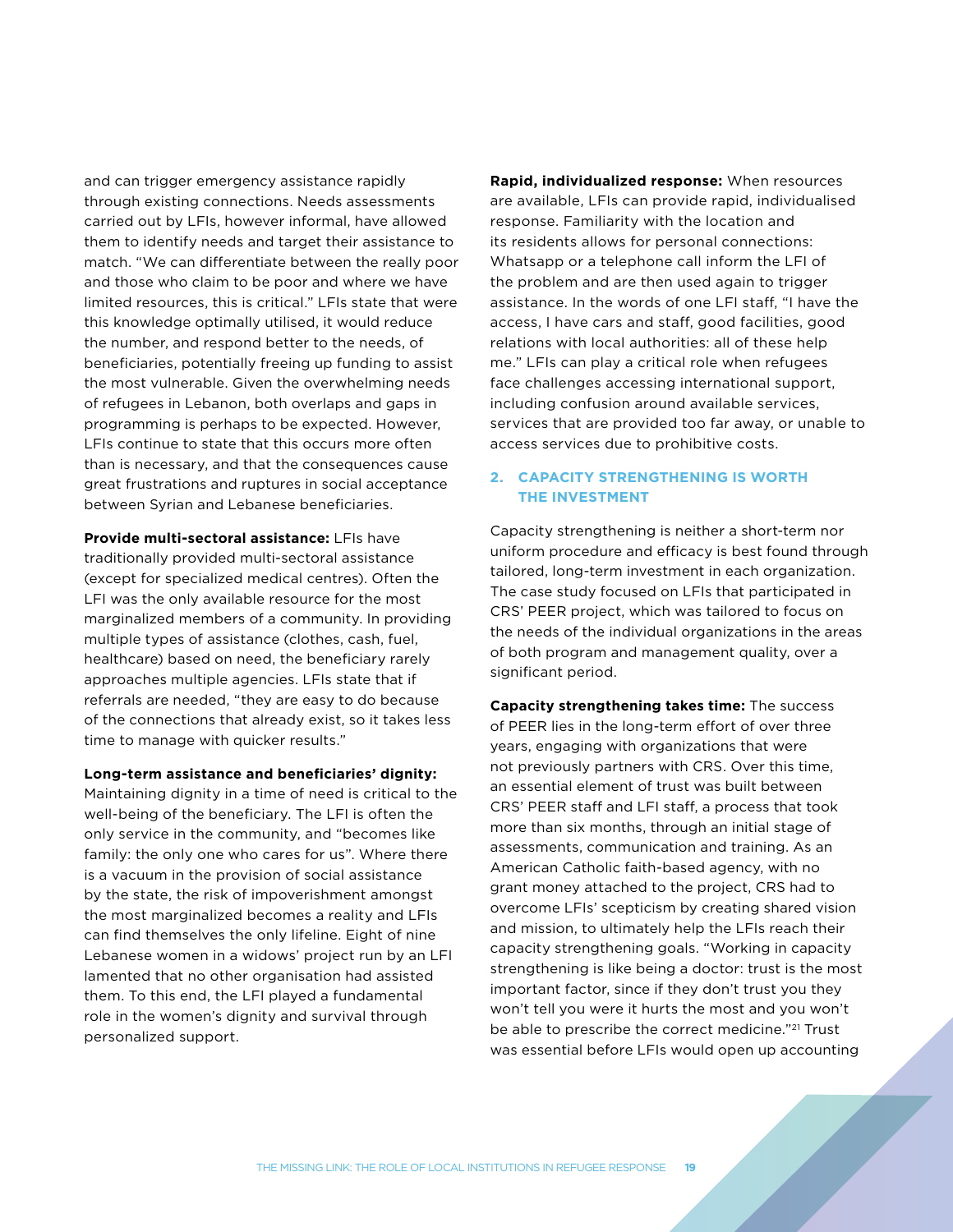books, beneficiary rolls and other sensitive documents that were the subject of internal process improvements through PEER.

**A model that goes beyond training:** Going beyond one-off trainings is an essential ingredient to the success of institutional capacity strengthening efforts like PEER, helping to ensure that capacity and knowledge transfer was institutionalized in organizational policies, practices, and implemented with sufficient leadership, know-how and followthrough. PEER's use of an accompaniment model, including peer-to-peer coaching, mentoring, training, guidance, and field visits was critical to the success of the project and beyond. PEER provided expert capacity strengthening through tailor-made, targeted support based on a self-declared assessment. "[T]hrough PEER we set policies and procedures that would govern our work internally and with external organisations. We worked on a volunteer basis and were not professional. Now we understand how to work better."

#### **Addressing program AND management quality:** A

detailed and broad range of Finance, Management, Human Resources and Emergency Response procedures and policies were put in place across all 14 LFIs. Focusing on both internal policies, but also educating partners on the international norms and standards were both necessary and complementary, so that LFIs could become viable organizations in terms of accountability, norms and standards.

Strengthening LFIs in their understanding and approach to the international humanitarian system helped LFIs to institute internal policies and align management quality procedures to help them achieve such standards, particularly that around neutrality. Where 'common sense' had once prevailed, LFIs recognize the importance of implementing key commitments and standards including the Humanitarian Principles<sup>22</sup> and the Nine Commitments of the Core Humanitarian Standard on Quality and Accountability.23 "We used to have no regulations in the medical centre: now we have them printed and posted publicly. When patients argue that they are not being treated fairly, we show them our regulations." More work in understanding and implementing more complex technical areas of the standards is still needed.

Capacity strengthening through PEER also helped several LFIs broaden the reach and arguably, the quality of their programs¶. "Thanks to PEER and the amendments we made to internal rules and protocols we were able to establish partnerships with different international organisations." Other LFIs stated that their knowledge of the international system had increased dramatically: "regarding proposal writing, we learnt new methods to identify external projects: where funding is going and what the allocations are for: there is a website for tenders that we can now use."

Lastly, PEER provided LFIs with tools to improve their capacity and standing as an actor in emergency responses, being able to take more systematic and time-tested approaches. Such tools included utilizing a service map highlighting different services and areas of interventions, implementing various policies around child protection and data security, and learning to author reports. After PEER, some LFIs have been able to increase their individualized services to Syrians in need, for example accompanying them to General Security interviews, assisting in burials, or finding hospital care in emergencies. "As you know, Lebanon is a country that has lots of crisis and most actions that are taken are improvised: that is why we are now working to anticipate any natural emergencies or conflict."

**Enhancing the humanitarian system:** Capacity strengthening is often framed as a river flowing one way, but the upstream benefits of engaging local civil society in the humanitarian system must be recognized. One PEER participant authored a Beneficiary Targeting and Verification guide, minimizing exclusion errors: "our organisation was founded 25 years ago, so we had experience, we know how to do case studies and pinpoint their

The final evaluation of the PEER project will be issued in November, 2018. This statement is based on both self-reporting of the LFIs interviewed, as well as the objective increases in internal rules and protocols, among other things.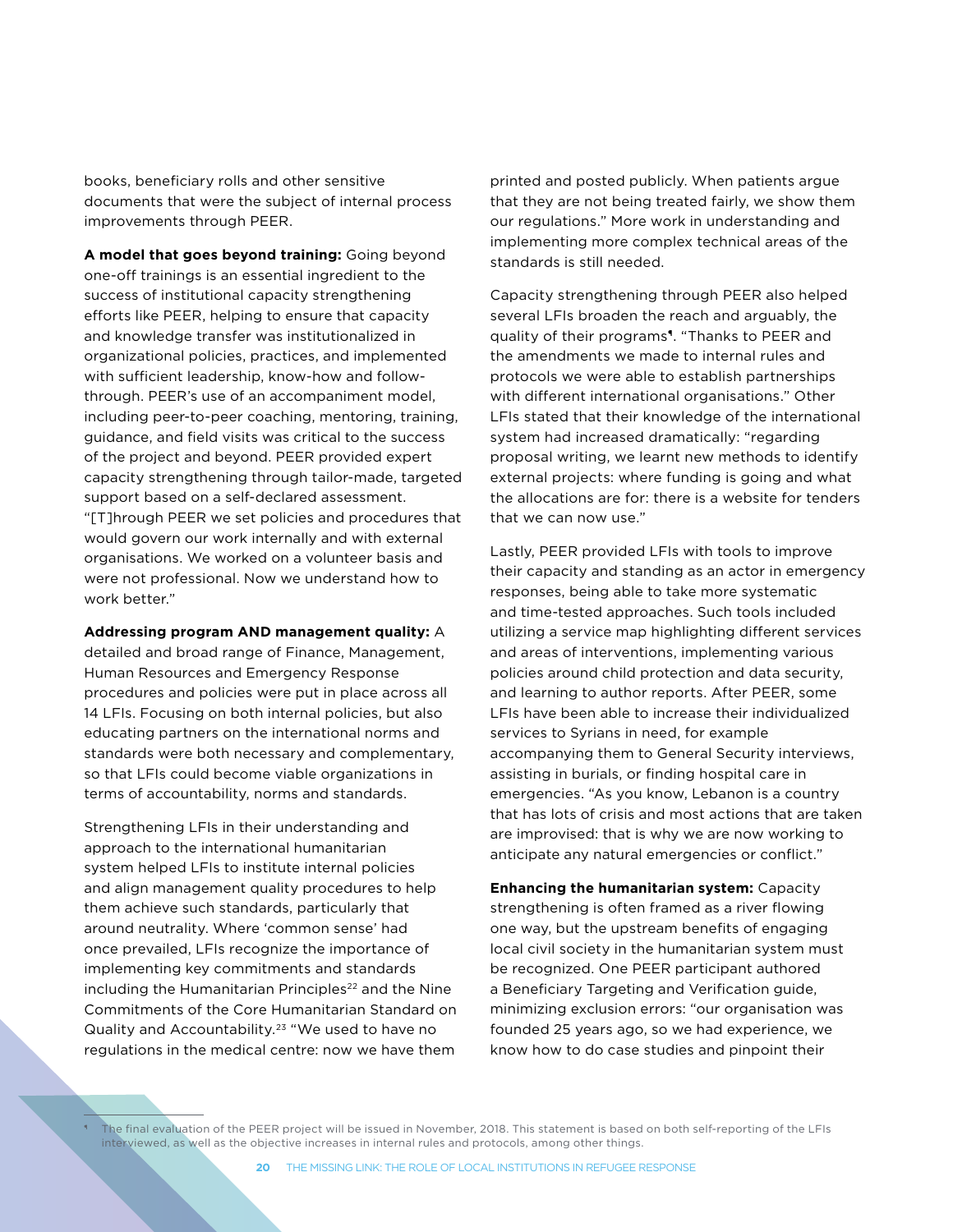

needs, but the selection of beneficiaries depended on the employee in the field." Another LFI, having authored and adopted a Child Protection policy, set up an internal committee on child protection standards, to regularly review their programming and to discuss options for improving their work by, for example, attending trainings. Another LFI, became a reference point on SPHERE across the whole region.

**Defining their own futures:** Strengthened LFIs are now able to engage more strategically and systematically in the humanitarian ecosystem, particularly at the local level. Where before they limited themselves to responding to needs with the available resources, now one LFI is preparing to submit a comprehensive recommendation to the Ministry of Social Affairs to expand the scope of their collective remit: "We had random responses that

were only linked to the security situation, we were just meeting direct needs with God's help. We are now engaging in strategy development, expanding our reach to help more people." Another LFI was able to apply for full accreditation as a health dispensary, and yet another LFI had begun to petition the government to obtain legal employment rights for volunteers after three months of service. Each of these efforts served to develop the LFI's engagement and broaden their impact, as well as help define their role in the ongoing humanitarian response.

**Unlocking synergies:** The disparate faith backgrounds, policies and practices of individual LFIs had previously kept organizations from working together. Through PEER's approach of cross-agency capacity strengthening, LFIs became colleagues rather than unknown strangers and competitors,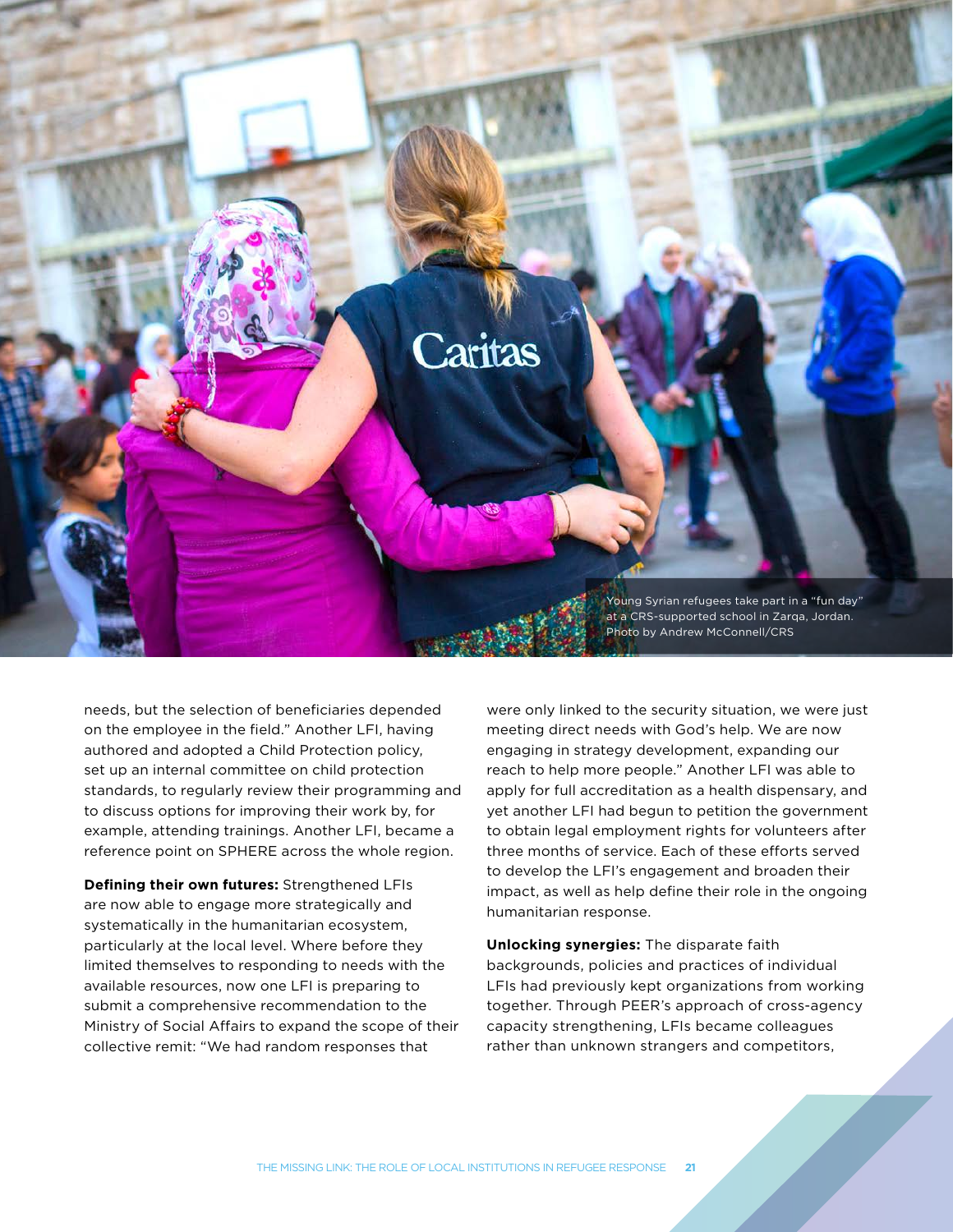and enabled opportunities to learn from each other. Participating LFIs were encouraged to coordinate, share best practices and, in some cases, refer beneficiaries to each other, a practice previously seen as "taboo".\* Now, some LFIs have expanded networks across both Lebanese and Syrians, in some cases amounting to thousands of volunteers, to engage their shared vision of providing a more dignified and peaceful future for Syrians upon their return.

#### **3. LOCAL ACTORS IMPROVE REFUGEE RESPONSE AND EXPERIENCE**

The Lebanese government formally rejects the local integration of refugees into Lebanese society,<sup>24</sup> yet informal integration, namely social acceptance, offers a pathway for refugees to pursue dignified lives while waiting to return home or resettle in a third country.25 Whilst the crisis in Syria continues and refugees continue to seek safety and protection in Lebanon, Lebanese civil society organisations have strengthened, gaining in number and networks. They play a key role in responding to the needs of the displaced, through providing direct assistance, engaging local policy makers, influencing public opinion through the media, and offering moral faithbased leadership at the local level.

Local actors have an important role in helping build social acceptance: LFIs carry great leverage and provide a key, grassroots role in influencing the level of social acceptance between Syrians and Lebanese. Yet this capacity has been only partially realized, limited by the public's misunderstanding of LFI's scope of reach, which are not limited to their own faith group. In one example, because of the LFI's religious name, "our aid [was] not…perceived as neutral and being given only to people of the same faith, whilst in reality 60% of our beneficiaries are not from our faith."

In direct contrast to such perceptions, LFIs stand as frontline workers providing direct services to people in need, no matter religious affiliation,

across their communities. They play a direct role in influencing how refugees are welcome and accepted in the community, utilizing their shared identities to respond to their beneficiaries, and providing services based on need alone. Whilst return to Syria remains a distant dream for many refugees, LFIs remain on the ground, able to exert influence over the relationships that enable refugees and Lebanese to continue to live alongside one another.

#### **Promoting inter-faith collaboration and bridge-**

**building:** LFIs play a key role in countering hate and extremism through their provision of humanitarian aid to people of their own faith and of other faith groups. "We don't build castles, we build bridges." With their local identity, they can influence their own communities while building bridges with others. Helping to frame the importance of dignity and peace, "[w]e help others to understand how we are part of the Middle East mosaic." This is done through volunteer networks, cross-community projects and the actual integration of Syrians into LFIs' work. In some cases, expanded networks across both Lebanese and Syrians amounted to dozens to thousands of volunteers. Using networks to counter hatred and revenge has traditionally been a fundamental component of their work and is proving to be even more important following the arrival of the Syrian refugees.

# **"We don't build castles, we build bridges."**

While "[p]oliticians are not helping…: they are heightening the hate, pushing this scenario that we have to be afraid," LFIs are using their power and resources to counter inter-faith fear and anger that damages broader community relations and social acceptance. LFIs now directly linked through formal partnerships, can offer support to each other, refer beneficiaries to each other and build peace amongst LFIs of different faiths, which has extended

The LFIs themselves were most surprised by this result.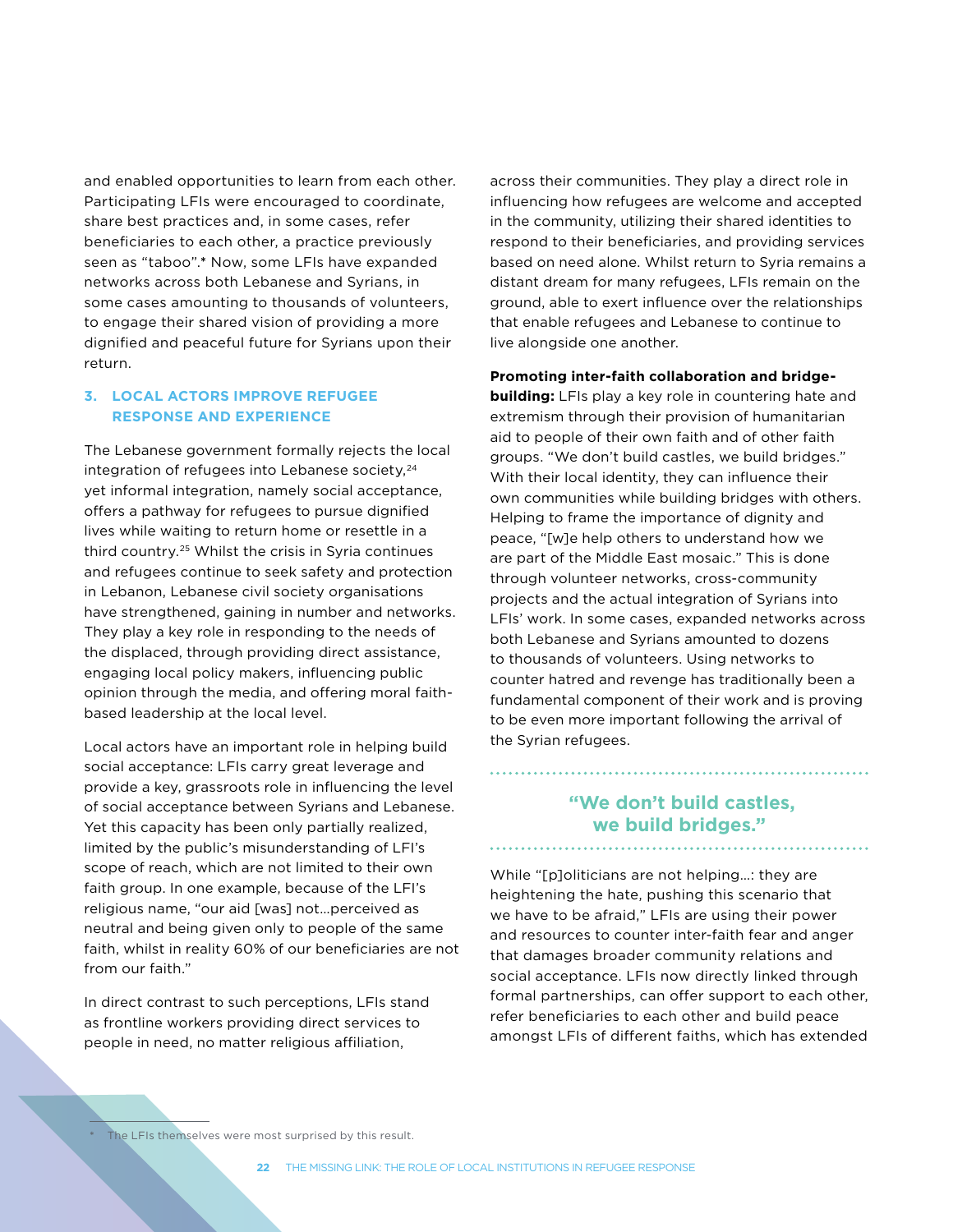through their message and example to the broader community.

**Utilizing shared identity:** Where racism and bigotry are used to divide communities, LFIs influence their own communities by communicating the importance of treating all alike, regardless of their faith, particularly in the provision of assistance. "We treat people as individuals and not as a group, and we are a voice against hatred, especially amongst children."

Syrian refugees settled in neighbourhoods of their own faith tradition, and that existing link has helped LFIs create social acceptance across different nationalities. Sharing common places of worship have provided disparate communities with a place to interact and to share their faith, which has enabled direct, regular connections between them. One church built an interior balcony to accommodate all the newcomers from Syria.

The role of religion in the conflict in Syria has also affected social acceptance between refugees and Lebanese communities. One LFI stated that in their community, "the easy way is racism: you have to hate these people because these people did that." In response, LFIs have identified specific and targeted activities to counter hatred, including bringing communities together in theatre or summer camps, trainings or income-generating activities to offer opportunities for people of different faiths together, and to provide support to people of all faiths in their community. LFIs have played key roles in humanizing the individual refugee through these interactions, building bridges between communities.

#### **New and old together: leaders and volunteers:**

LFIs have a very limited turnover in both volunteer and staff structures.† Employees are committed to their faith and in turn, committed to the work of their organizations. Such consistency in staffing and programming enhances the opportunity to build social acceptance over the long-term.

Traditionally relying on Lebanese volunteers, some LFIs have now created volunteer opportunities for Syrians. This has overturned the traditional providerrecipient dynamic which can create tensions among the two groups. "We think that they are here to take our resources, but now we see a refugee helping someone who is not a refugee." LFIs offer a key opportunity for refugees to play a role in the communities in which they are living and working together creates compassion for Syrians' plight and a deeper understanding of their needs with such interactions. Volunteerism creates links between different groups of people and has improved social acceptance between the two communities, with one volunteer noting "when we give a service we learn from them."

**Accessing media:** LFIs recognize that a community's perception of refugees can be heavily influenced by media and have had a varying degree of relationships with the media. One LFI stated that they regularly used local media outlets to publish community news regarding community fairs or public health drives which affect both Lebanese and Syrians. Another LFI stated, "we invite media to come and cover big events" to promote the work of the LFI and publicize big events. The media, both news and entertainment, has broad power to influence public perceptions in the stories they choose to tell, the language they use, and how they portray refugees.<sup>26</sup>

#### **Local actors can advocate their governments for better responses**: Across the country, LFIs' engagement with, and influence on, the government administration (notably Municipalities) in which they work, media, Social Associations and Unions<sup>27</sup> is possible due to their existing political and religious affiliations. The size of the organization, its breadth of projects and position in the community also affects such relationships. As described above, one LFI is discussing submitting a comprehensive recommendation to the Ministry of Social Affairs to increase the work of charities in Lebanon. Another LFI was also able to influence the Municipality to

<sup>†</sup> All 14 LFIs that joined CRS' PEER program remained committed for the three-year program it. Of the focal point staff in LFIs, only one changed during the three-year program.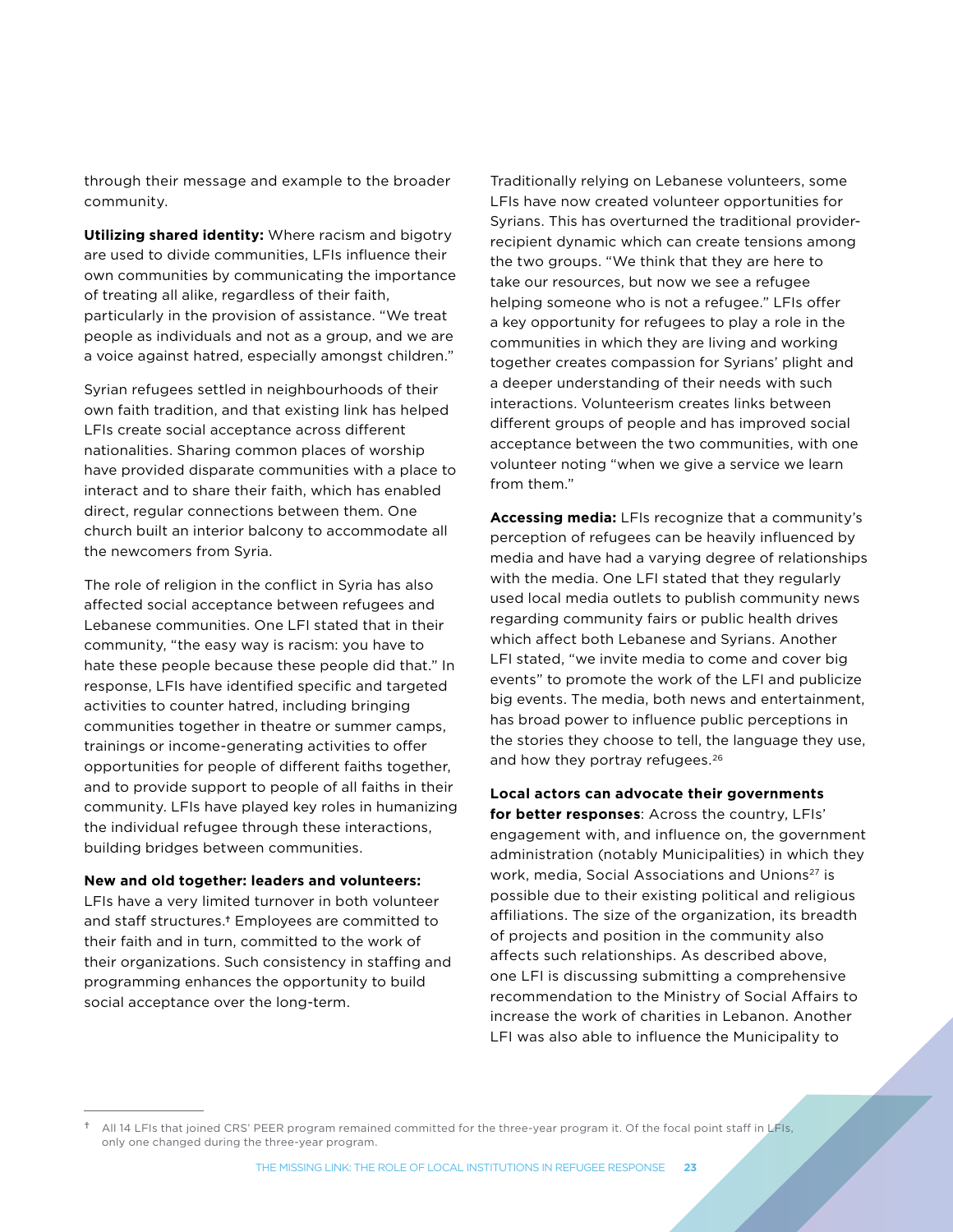<span id="page-23-0"></span>ensure that future projects were non-discriminatory and available to all members of the community. While some LFIs have been directly able to advocate and garner support on issues that affect their communities, others lament the need to have personal relationships with decision makers to have influence.

**Local actors can facilitate better connections:** LFI leadership and staff are well-respected community members whose presence in the community are recognized as long-standing pillars of support and providers of assistance. Embedded in the community, their contextual knowledge is of great comparative advantage, resulting in a capacity to identify needs and build bridges where outsiders might not. In addition, they bring to the table a group of people who can think differently, engage eagerly and be a reliable resource participating in the humanitarian response.

Following participation in PEER, LFIs improved coordination among local partners, principally in shared geographic areas of implementation. Strengthened through PEER, they are also actively making "network[s] or link[s] that would be established with the government." Some LFIs also believe that their strengthened capacity will positively influence their external relationships for the future: "the Ministry of Social Affairs should now be more willing and ready to cooperate with us because we have gained this knowledge and professionalism." While challenges and barriers are still quite prohibitive for LFI participation in the international humanitarian coordination system, LFIs could play key roles in helping to better facilitate conversations between international actors and local communities.

**Local actors support all vulnerable people:** With human dignity in mind, LFIs respond to people based on vulnerability rather than status or nationality, something the international community has more recently identified as a best practice. With fewer constraints on their programming than INGOs (due to private voluntary contributions, a broad volunteer

team, and pre-existing community spaces), LFIs "do not say no to anyone," while the international community is still often limited by donors, responding to people based on category (refugee status and country of origin), fuelling tensions among different groups.28 LFIs in Lebanon continue to meet the needs of Palestinians who live in camps or among the lower-income Lebanese: "We don't want them to think that we only help the Syrians." Not only does such an approach reduce tensions, such an approach mitigates the perception that the international community is responding only to Syrian refugees and demonstrates to marginalized communities that assistance will continue to be delivered, not diverted.

**"More than ever, international solidarity needs to match the hospitality of Lebanon as host country. No country in the world can—or should—carry alone the challenge that Lebanon is facing. Responsibility-sharing with Lebanon is key."29**

# **Conclusions**

The basic humanitarian needs of refugees in Lebanon remain enormous and are only partially fulfilled. Displaced Syrians living in poverty rose from 71 to 76 per cent since 2016; shelter conditions deteriorated and 91 per cent have a level of food insecurity.<sup>30</sup> According to UNHCR, self-reliance opportunities for refugees are extremely limited. In Lebanon, 28% of Lebanese now live below the poverty line, $31$  (200,000) additional Lebanese than pre-crisis figures) and host communities continue to struggle to manage both their own needs and support the needs of Syrian refugees. Amidst this reality, the international community has recalled and responded to the fundamental importance of providing support to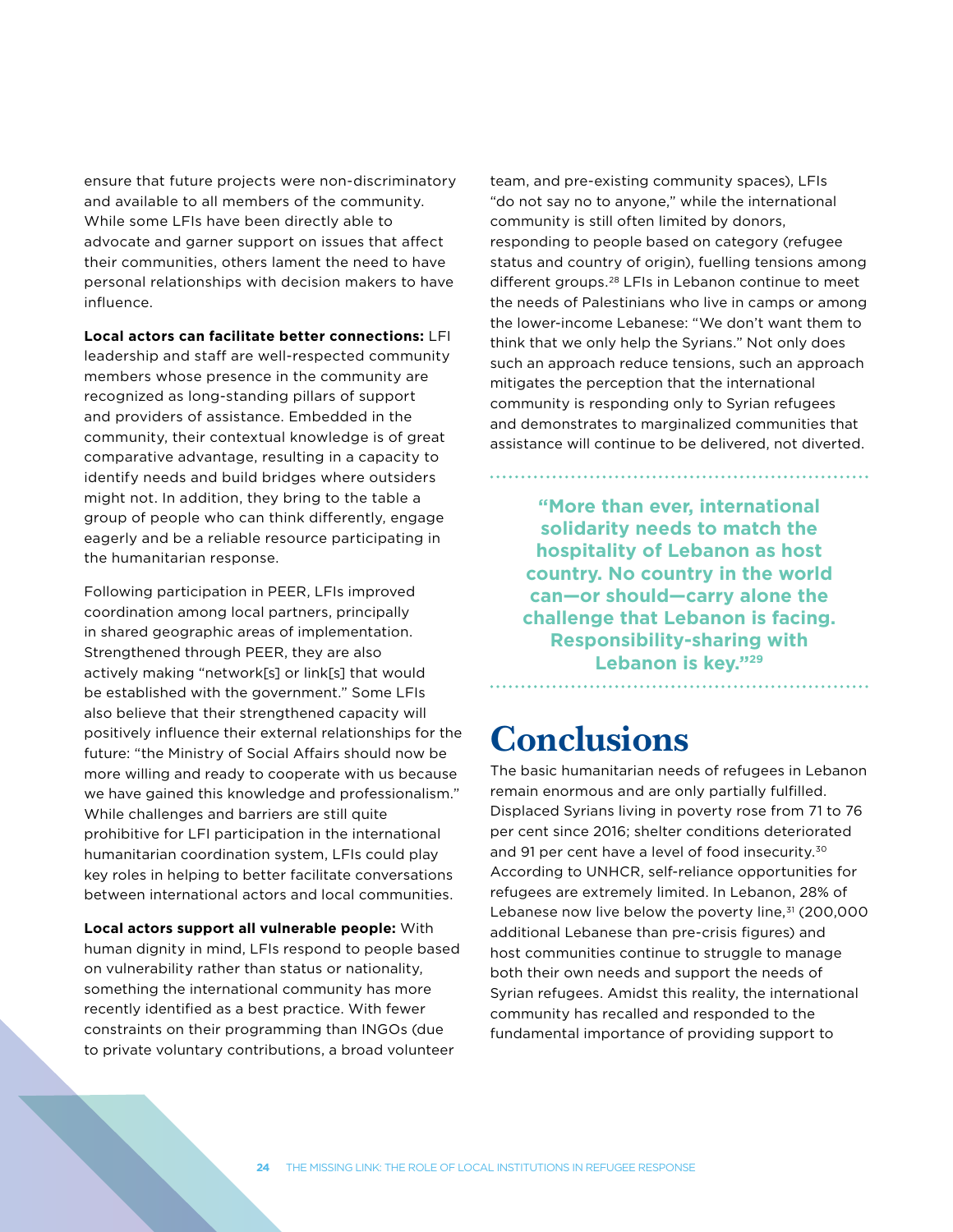<span id="page-24-0"></span>both refugee-hosting communities, recognizing that failing to contribute to the broader infrastructure and development of the host country will cause tensions, decrease social acceptance, and ultimately reduce the likelihood that refugee and host populations can live a full life.

In Lebanon, the benefits of bringing LFIs to the table should not be missed. Despite the Lebanese government's position against the formal integration of refugees, local institutions who are in daily contact with refugees play a significant role in their social acceptance, however informal and unsolicited. As a cohort, LFIs are adept at listening to their community's needs, including them in decisionmaking, and attuned to addressing needs of both the person and community holistically. Their failure to partner with international donors is not always due to their failure to meet donor requirements, as is the common refrain, but also lies with their decision not to access funding that is too restricted and too proscribed: "They [donors] have an agenda I don't agree with and I cannot influence them. For example, they want to do hygiene programs and they don't look at the overall picture outside their narrow spectrum: you have a puzzle which does not fit."

# **Recommendations**

While humanitarian needs continue unabated, reforms of our global systems are ongoing. Despite agreed upon goals and ways to achieve these goals, more can be done to truly take full advantage of the rich and deep experience of local institutions. Our recommendations include:

#### TO ALL STAKEHOLDERS:

**Honour the Principles of Partnership (2007) and go deeper with the Grand Bargain (2016):** The Principles of Partnership and the Grand Bargain are efforts of humanitarian reform that recognize the need to better utilize the expertise and knowledge of local institutions. While the localization workstream

of the Grand Bargain uplifts the importance of local and national institutions as key parts of a humanitarian response, other streams are equally important to achieving this primacy, including joint needs assessments, creating more multi-year, less earmarked funding, as well as simplifying reporting requirements and linking humanitarian and development actors. These workstreams work to break down silos of a heavy bureaucracy, while many LFIs already take a human-centered, rather than siloed approach. "In Lebanon, we learnt that we have to be more active with problems that face the whole of society in order to have impact."

Moving towards a more holistic, integrated approach will require additional culture and mindset changes on the part of donors, the UN and implementing agencies alike. To start, the process of implementing the Grand Bargain needs to be more inclusiveelevating and carrying out the participation revolution, but also including local institutions as those who must be included. Breaking down barriers that keep local institutions from engaging in the grand bargain process include proactively seeking their input, making milestones and reporting more transparent and in various languages, and supporting INGOs and other networks that have existing links to local partners with the specific aim of bringing them into the process.

**Engage in pre-crisis mapping of local partners where feasible and elevate the role of local responders.** To facilitate the success of the Grand Bargain approach of localization, pre-crisis identification, mapping and certification of local institutions present in communities who could be supported to participate in the emergency response should be undertaken in disaster-prone areas. This can be done in conjunction with existing DRR planning activities. The map should be utilized to engage local actors at the beginning of a crisis.

**Engage local actors in needs assessments.** Currently the Grand Bargain workstream on joint and impartial needs assessments fails to mention the importance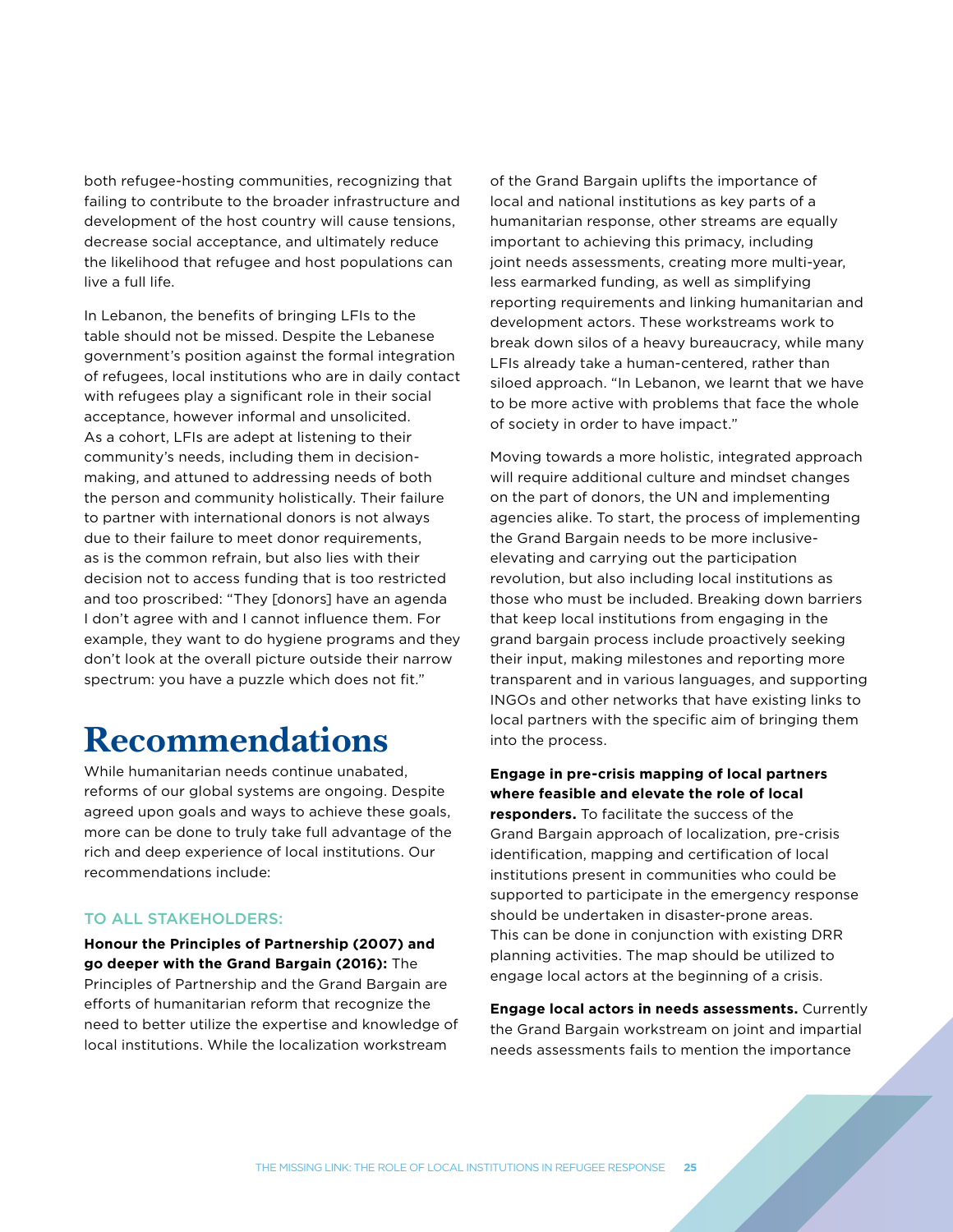of tapping into local institutions' knowledge and expertise, not to mention their existing and ongoing processes for needs assessments (however informal). Including local actors in needs assessment at the beginning of a response can address the needs of refugees more appropriately and holistically. Local actors are also able to identify community needs, addressing aspects of social acceptance and other softer needs that have not traditionally been captured by the international community.

**Design innovative partnership modalities.**Currently, handover strategies often lack clarity and adequate funding to ensure sustainability, and local solutions are rarely funded directly. Yet this is an essential aspect of achieving longer-term sustainability, where the provision of essential services will ultimately be undertaken by local government or civil society. Designing new partnership modalities that account for the unique and specific capabilities of local institutions and help reduce existing barriers to their inclusion can help ensure greater involvement of such actors. They should be built with a long-term time frame in mind, which will not only help build capacity over time, but allow for building trust and understanding for greater efficiencies. Donors can help facilitate piloting such approaches, including public-private partnerships, to help drive innovation and help produce further evidence and learning.

**Build more evidence around the role of local institutions.** Understanding the true extent of local institutions in humanitarian and refugee response can help to further elevate their importance and make the case for strengthening their work through capacity building. Relevant research institutions, including local universities, should decide on common indicators and targeted research topics to better leverage the role of local institutions.

#### TO DONORS (INCLUDING SUB-GRANTOR INGOS WHERE APPLICABLE):

**Invest in capacity strengthening before the emergency onset stage, and through development channels.** A common challenge to capacity

strengthening during an emergency response is an argument that priority should lie with saving lives. Investing in capacity strengthening of local actors must be done *before* an emergency hits, particularly in crisis-prone areas, through existing DRR strategies.

This same approach is not always straightforward in the case of man-made crises, often the source of large refugee flows. However, the New York Declaration communicates the need for comprehensive refugee responses, which includes development-focused approaches to a traditionally humanitarian lens. In these instances, capacity development should be part and parcel of a longterm response to humanitarian response to refugees and host communities, through long-term, multi-year funding. By prioritizing strong local institutions as an outcome of a comprehensive response, the likelihood that refugees and host communities can carry out a normal way of life will be more feasible. Engaging with development planning, such as the Sustainable Development Goals (SDGs), the Comprehensive Refugee Response Framework (CRRF) and USAID's Country Development Cooperation Strategies (CDCS) process, can be an important avenue in understanding existing capacities and gaps within national and local partners.

**Invest in local institutions and treat them as true partners.** Despite humanitarian reform processes by donors and the global system, "[a]ccess for [LFIs] to the international system is not easy, and to direct them to where to work is very hard." Most LFIs continue to perceive that they remain outside of the international humanitarian response system, and that little value is attributed to them by international actors (UN agencies and INGOs).

One important aspect of including local institutions is to increase the level of humanitarian funding going as directly as possible to local and national responders to improve outcomes for affected people. A critical aspect of this objective is ensuring increased funding covers local organizations' indirect costs, which are essential towards enhancing local and national actors' ability to strengthen their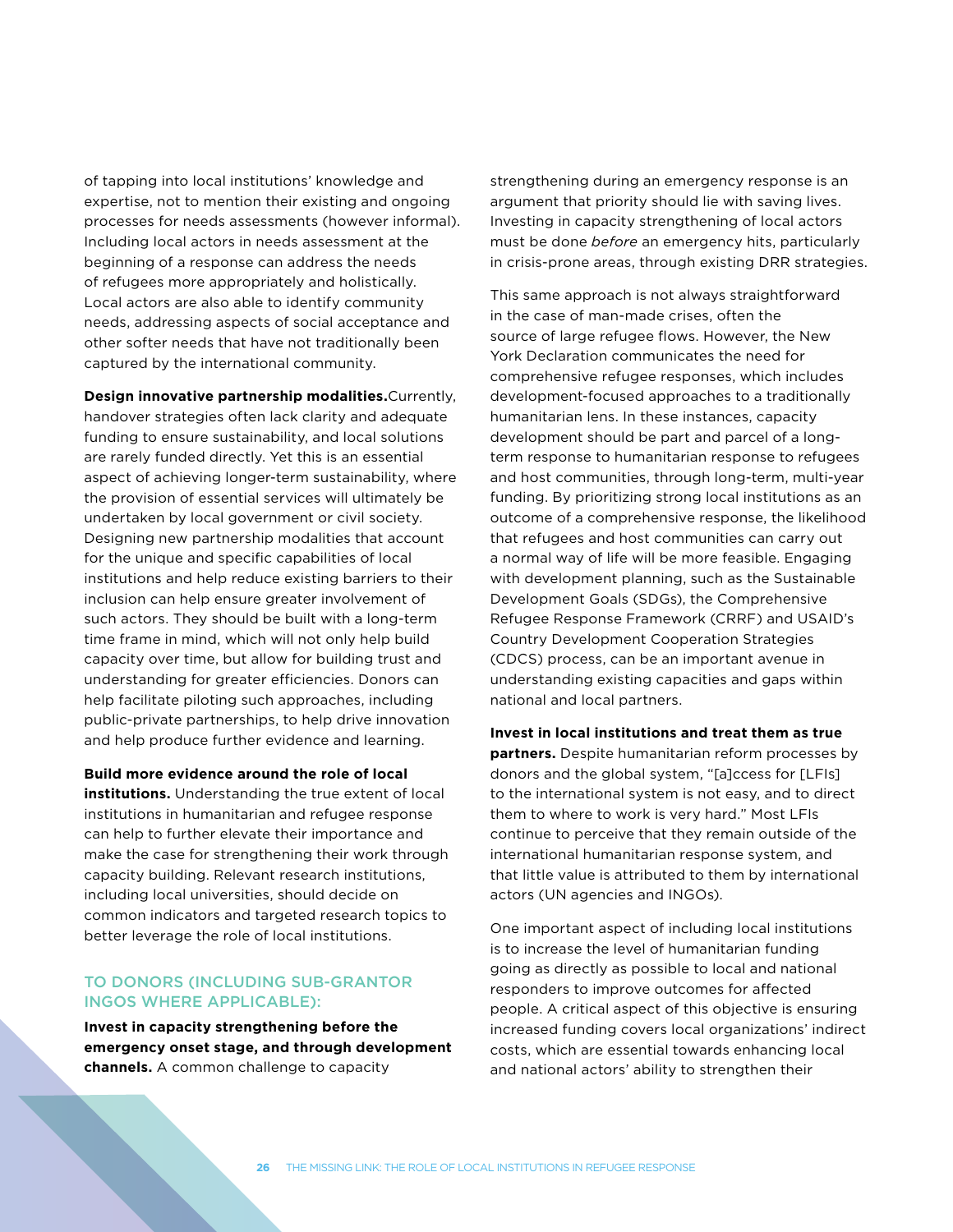internal standards of programming, transparency and overall accountability of humanitarian programming. Contractual partnership agreements should provide the same support to local organizations as is received by INGOs. INGOs who are providing subgrants to local institutions should follow suit.

Another area of improvement is donor's clear communication of performance issues to local partners, and supporting them directly, or providing support to work with an external organization, in addressing those issues. This will change the dynamic between donors and local institutions from one-off project implementers to long-term partners.

**Develop clear capacity strengthening strategies which includes an increase in support for multiyear investments in the institutional capacities of local and national responders.** The metric for localization should not solely be direct funding to local institutions, but include necessary steps to achieving this goal, including increased funding for multi-year capacity strengthening initiatives that address both program and management quality. Creating pathways for achieving localization will reduce the binary nature of our understanding of localization and demonstrate over time the value of processes including mentorship and accompaniment, rather than solely one-off trainings. Reporting for such outcomes will frame localization with more achievable milestones.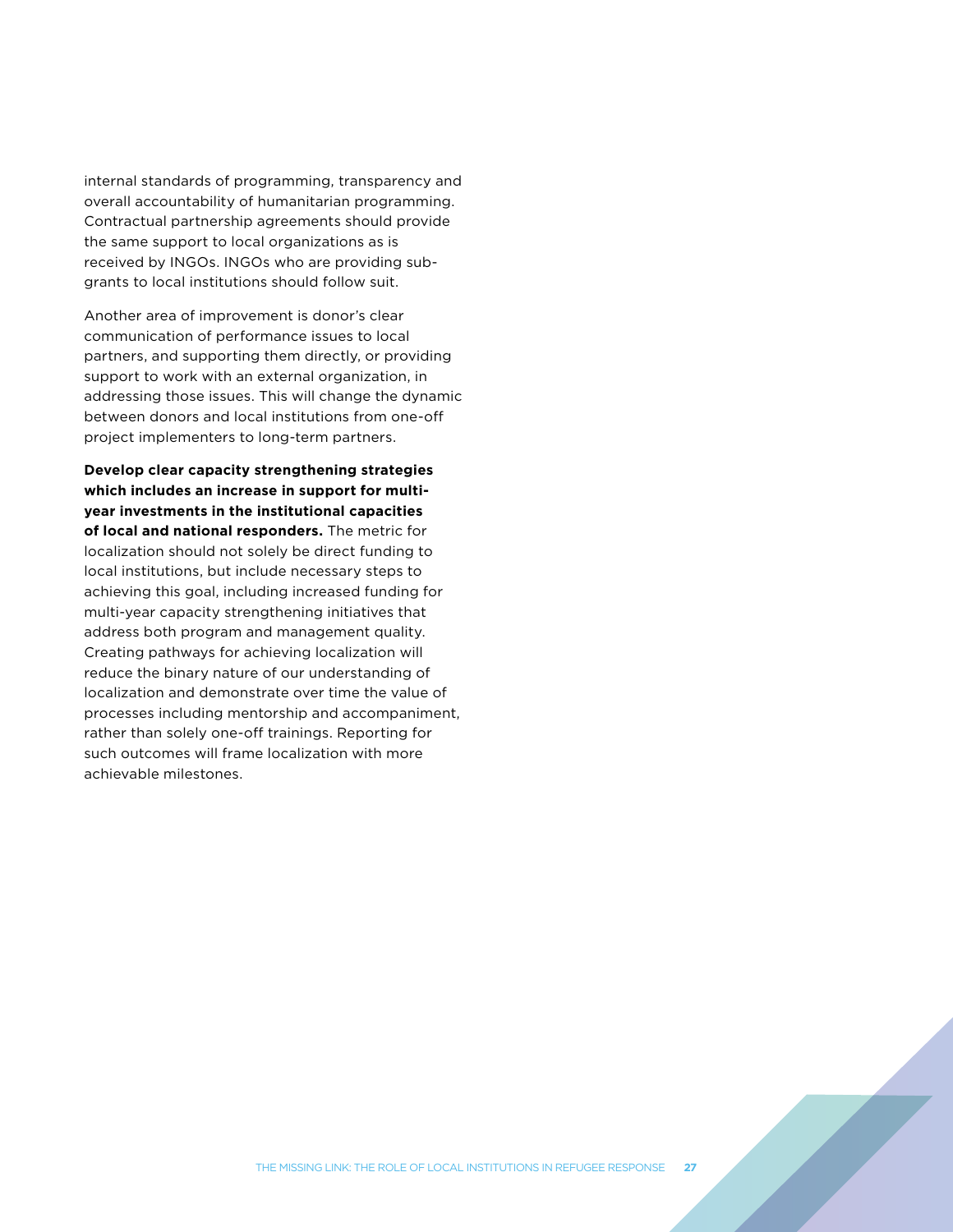### <span id="page-27-0"></span>BIBLIOGRAPHY

- Audet, F (December 31, 2011) *What future role for local organizations? A reflection on the need for humanitarian capacity building* https://www. icrc.org/en/international-review/article/what-future-role-local-organizations-reflection-need-humanitarian
- Catholic Relief Services, (2017) *Little By Little: Exploring the Impact of Social Acceptance on Refugee Integration into Host Communities* [https://www.crs.org/sites/default/files/tools-research/little-by-little-study-results-brief\\_0.pdf](https://www.crs.org/sites/default/files/tools-research/little-by-little-study-results-brief_0.pdf)
- Ciacci, S. Oxfam Italia (September 2014) *The Partnership with Local Authorities in responding to humanitarian crisis: The case of Lebanon*  https://www.oxfamitalia.org/wp-content/uploads/2014/09/Oxfam-Part-two.pdf

Civil Society Facility South *Mapping Civil Society Organizations in Lebanon* [http://eeas.europa.eu/archives/delegations/lebanon/documents/news/20150416\\_2\\_en.pdf](http://eeas.europa.eu/archives/delegations/lebanon/documents/news/20150416_2_en.pdf)

Charter4Change<https://charter4change.files.wordpress.com/2018/06/grand-bargain-workstream-2-highlights-from-c4c-signatories.pdf>

Daily Star, (20 April 2018) *Foreign Ministry to 're-evaluate' UNHCR role in Lebanon* [http://www.dailystar.com.lb/News/Lebanon-News/2018/Apr-20/446015-foreign-ministry-to-re-evaluate-unhcr-role-in-lebanon.](http://www.dailystar.com.lb/News/Lebanon-News/2018/Apr-20/446015-foreign-ministry-to-re-evaluate-unhcr-role-in-lebanon.ashx?utm_source=Magnet&utm_medium=Recommended%20Articles%20widget&utm_campaign=Magnet%20tools) [ashx?utm\\_source=Magnet&utm\\_medium=Recommended%20Articles%20widget&utm\\_campaign=Magnet%20tools](http://www.dailystar.com.lb/News/Lebanon-News/2018/Apr-20/446015-foreign-ministry-to-re-evaluate-unhcr-role-in-lebanon.ashx?utm_source=Magnet&utm_medium=Recommended%20Articles%20widget&utm_campaign=Magnet%20tools)

- Edwards, S. Devex (3 July 2017) *Dispute over 'Grand Bargain' localization commitments spills over*  https://www.devex.com/news/dispute-over-grand-bargain-localization-commitments-boils-over-90603
- El Hage Sleiman, Z. (November 2017) *Between International influence and domestic politics: the case of the refugee control policy towards Syrian refugees in Lebanon*

http://blogs.lse.ac.uk/mec/2018/02/20/between-international-influence-and-domestic-politics-the-case-of-the-refugee-control-policytowards-syrian-refugees-in-lebanon/

- Els, C. (8 November 2017) Local to Global Protection *Can Grand Bargain signatories reach the 25% target by 2020?*  https://www.local2global.info/wp-content/uploads/L2GP\_GrandBargainSignatories\_commitment\_ExeSum\_FINAL.pdf
- Els, C & Carstensen, N. (May 2015) Local to Global Protection *Funding of Local and National Humanitarian Actors* https://www.local2global.info/wp-content/uploads/l2gp\_local\_funding\_final\_250515.pdf
- Grand Bargain documentation (hosted by IASC)<https://interagencystandingcommittee.org/grand-bargain-hosted-iasc>

Grand Bargain annual self-reporting exercise: United States of America [https://interagencystandingcommittee.org/system/files/united\\_states\\_of\\_america\\_-\\_self-report.pdf](https://interagencystandingcommittee.org/system/files/united_states_of_america_-_self-report.pdf).

- Groupe URD: (July 2017) *More than the Money* <https://www.urd.org/Study-on-localisation-More-than>
- Highlights and Ways Forward: A Synopsis of Grand Bargain Signatories' Achievements and Challenges Implementing their Grand Bargain Workstream 2 Commitments on Localisation. Charter4Change <https://charter4change.files.wordpress.com/2018/06/grand-bargain-workstream-2-highlights-from-c4c-signatories.pdf>
- Human Rights Watch (September 2017) *Lebanon: Refugees in border zone at risk* https://www.hrw.org/news/2017/09/20/lebanon-refugees-border-zone-risk
- Inter Agency Standing Committee (2017) *Localization work stream work plan* https://interagencystandingcommittee.org/system/files/localization\_workstream\_workplan\_2017-19.pdf
- International Centre for Not-for-Profit Law *Civil Freedom Monitor: Lebanon* http://www.icnl.org/research/monitor/lebanon.html
- Janmyr, M. NewsDeeply (4 May 2018) *Why Lebanon Objects to calls for voluntary return of Syrians*
- <https://www.newsdeeply.com/refugees/community/2018/05/04/why-lebanon-objects-to-calls-for-voluntary-return-of-syrians>
- Janmyr, M. International Journal of Refugee Law, Vol 29, Issue 3 (13 November 2017) *No Country of Asylum: 'Lehitimizing' Lebanon's rejection of the 1951 Refugee Convention*

https://academic.oup.com/ijrl/article/29/3/438/4345649

- Jayawickrama, J & Rehman, B (10 April 2018) *Before designing what is local, let's build the capacities of humanitarian agencies* https://refugeehosts.org/2018/04/10/before-defining-what-is-local-lets-build-the-capacities-of-humanitarian-agencies/
- Metcalfe-Hough, V. et al (June, 2018) *Grand Bargain Annual Independent Report 2018*
- https://www.odi.org/publications/11135-grand-bargain-annual-independent-report-2018
- NGO Platforms, Syria (March 2018) *Promise to Practice: Following through on commitments to support the future of Syria and the region*  http://www.lhif.org/uploaded/Items/994f278ca1c04d329bde30136bcc2314Promise%20to%20Practice\_Online.pdf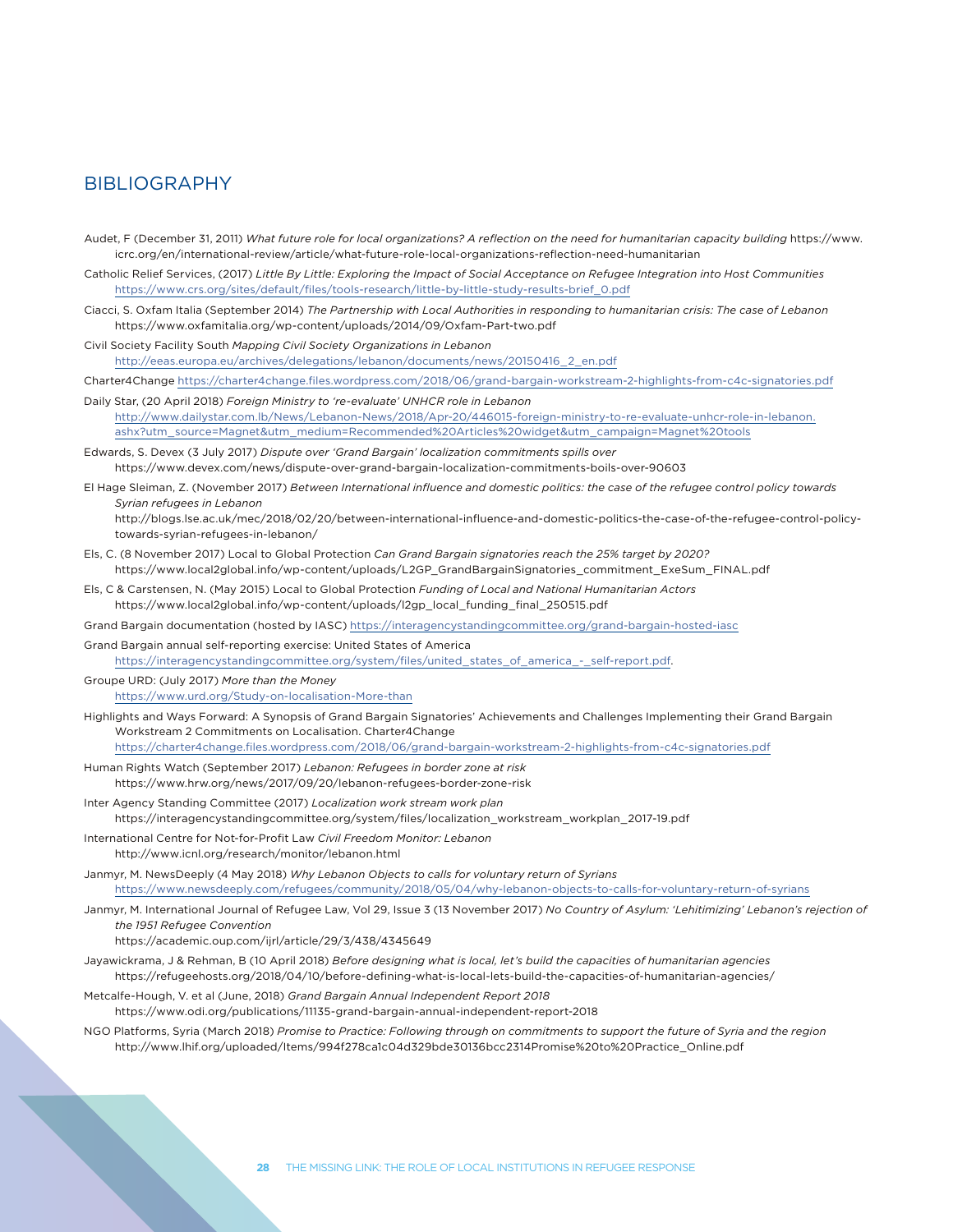OCHA *CBPF Grant Management System* 

https://gms.unocha.org/content/cbpf-overview

OCHA (February 2017) *Lebanon Humanitarian Fund Operational Manual* https://www.unocha.org/sites/unocha/files/dms/LHF\_%20Operational%20Manual\_2017.pdf

OCHA (19 March 2018) *Lebanon Humanitarian Fund to step up support to the most vulnerable groups* https://www.unocha.org/story/lebanon-humanitarian-fund-step-support-most-vulnerable-groups

Ramalingam, B., Gray, B. & Cerruti, G. (October 2013) M*issed Opportunities: the case for strengthening national and local partnership based humanitarian responses*

https://www.alnap.org/help-library/missed-opportunities-the-case-for-strengthening-national-and-local-partnership-based

Reuters, 31 March 2017 *Lebanon near 'breaking point' over Syrian Refugee Crisis: PM Hariri* https://www.reuters.com/article/us-mideast-crisis-syria-lebanon/lebanon-near-breaking-point-over-syrian-refugee-crisis-pm-haririidUSKBN1722JM

Spindler, W UNHCR (9 January 2018) Survey finds Syrian refugees in Lebanon became poorer, more vulnerable in 2017 [http://www.unhcr.org/](http://www.unhcr.org/news/briefing/2018/1/5a548d174/survey-finds-syrian-refugees-lebanon-poorer-vulnerable-2017.html) [news/briefing/2018/1/5a548d174/survey-finds-syrian-refugees-lebanon-poorer-vulnerable-2017.html](http://www.unhcr.org/news/briefing/2018/1/5a548d174/survey-finds-syrian-refugees-lebanon-poorer-vulnerable-2017.html)

*Tracking USAID's Efforts on the Local Solutions Initiative: A review of select procurements in six countries* Save the Children (2014) [https://www.](https://www.savethechildren.org/content/dam/usa/reports/advocacy/tracking-usaids-efforts-final-jan-2015.pdf) [savethechildren.org/content/dam/usa/reports/advocacy/tracking-usaids-efforts-final-jan-2015.pdf.](https://www.savethechildren.org/content/dam/usa/reports/advocacy/tracking-usaids-efforts-final-jan-2015.pdf)

#### UNHCR Figures at a Glance (2018) [http://www.unhcr.org/en-us/figures-at-a-glance.html.](http://www.unhcr.org/en-us/figures-at-a-glance.html)

UNHCR, (4 June 2018) *The Global Compact on Refugees (draft)*

<http://www.unhcr.org/5b1579427>UNHCR, The New York Declaration FAQs

http://www.unhcr.org/events/conferences/584689257/new-york-declaration-faqs.html

- UNICEF Annual Report 2017 https://www.unicef.org/about/annualreport/files/Lebanon\_2017\_COAR.pdf
- United Nations Lebanon Crisis Response Plan 2017-2020 <http://www.un.org.lb/lcrp2017-2020>
- UN Regional Refugee and Resilience Plan *2017 Annual Report* https://data2.unhcr.org/en/documents/download/63530

Wilton Park (June 2017) *One Year On – the Grand Bargain and Localisation*  https://www.wiltonpark.org.uk/wp-content/uploads/WP1543-Summary-report.pdf

World Bank, (1 April 2017) *Lebanon Overview*

http://www.worldbank.org/en/country/lebanon/overview

Yahya, M. (16 April, 2018) Carnegie Middle East Centre *Policy Framework for Refugees in Lebanon and Jordan*  https://carnegie-mec.org/2018/04/16/policy-framework-for-refugees-in-lebanon-and-jordan-pub-76058

Yassin, N (January 2018) *101 Facts & Figures on the Syrian Refugee Crisis* 

http://website.aub.edu.lb/ifi/publications/Documents/books/20180601\_101\_facts\_and\_figures\_on\_syrian\_refugee\_crisis.pdf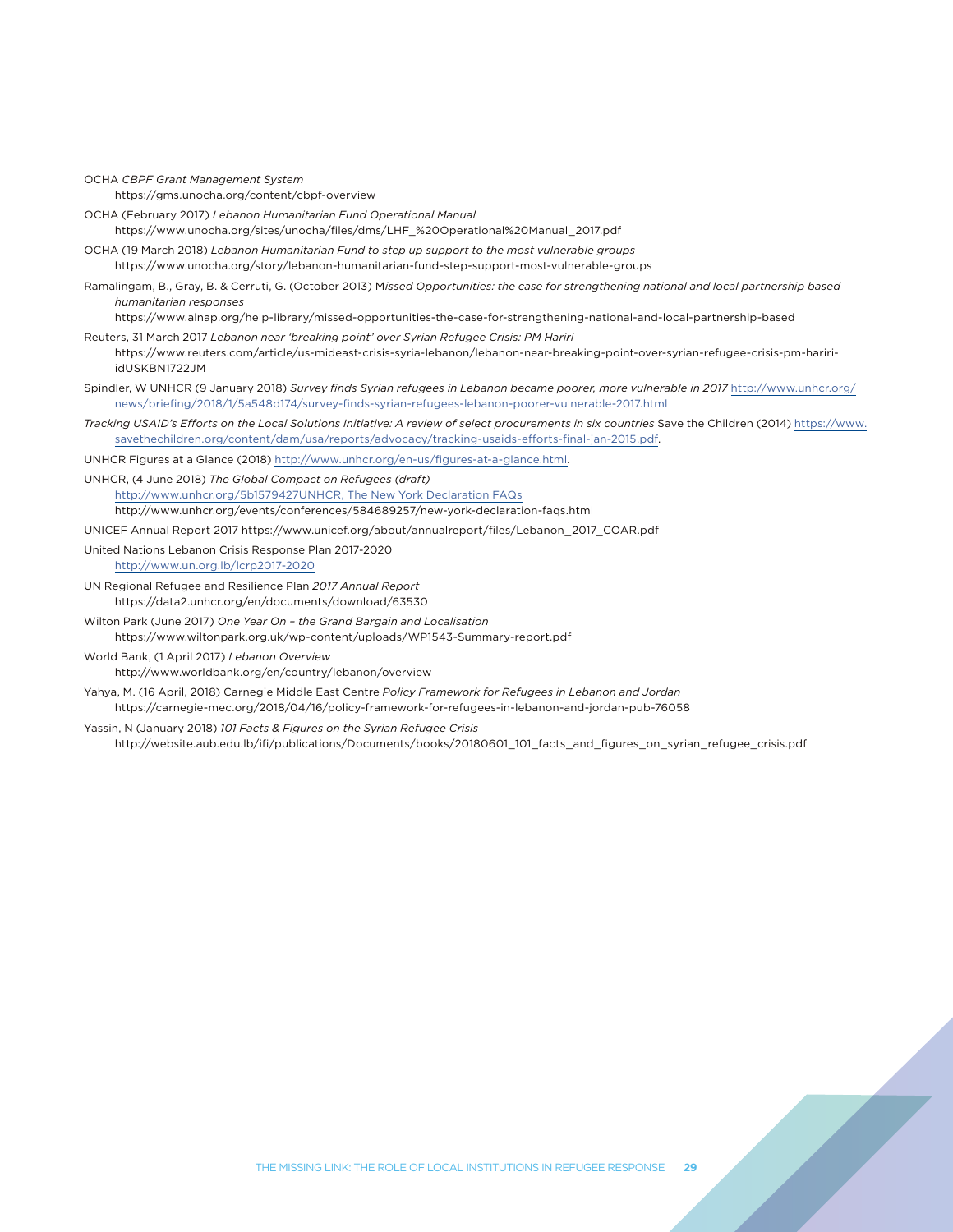# <span id="page-29-0"></span>FOOTNOTES

- 1 UNHCR Figures at a Glance (2018) <http://www.unhcr.org/en-us/figures-at-a-glance.html>.
- 2 UNHCR Figures at a Glance (2018) <http://www.unhcr.org/en-us/figures-at-a-glance.html>.
- 3 Grand Bargain annual self-reporting exercise: United States of America
- 4 USAID Transformation https://www.youtube.com/watch?v=B1OmknzNE7A
- 5 Tracking USAID's Efforts on the Local Solutions Initiative: A review of select procurements in six countries Save the Children (2014) <https://www.savethechildren.org/content/dam/usa/reports/advocacy/tracking-usaids-efforts-final-jan-2015.pdf>.
- 6 Highlights and Ways Forward: A Synopsis of Grand Bargain Signatories' Achievements and Challenges Implementing their Grand Bargain Workstream 2 Commitments on Localisation. Charter4Change
- 7 Highlights and Ways Forward: A Synopsis of Grand Bargain Signatories' Achievements and Challenges Implementing their Grand Bargain Workstream 2 Commitments on Localisation. Charter4Change https://charter4change.files.wordpress.com/2018/06/grand-bargainworkstream-2-highlights-from-c4c-signatories.pdf.
- 8 Ramalingam, B., Gray, B. & Cerruti, G. (October 2013) Missed Opportunities: the case for strengthening national and local partnership based humanitarian responses https://www.alnap.org/help-library/missed-opportunities-the-case-for-strengthening-national-and-local-partnership-based
- 9 Charter4Change. https://charter4change.files.wordpress.com/2018/06/grand-bargain-workstream-2-highlights-from-c4c-signatories.pdf
- 10 Lebanon Humanitarian Fund, Operational Manual. 2018. OCHA https://www.unocha.org/sites/unocha/files/LHF%20Operational%20 Manual%202018%20-%20FINAL.pdf
- 11 Lebanon Crisis Response Plan: 2017-2020 https://reliefweb.int/sites/reliefweb.int/files/resources/2017\_2020\_LCRP\_ENG-1.pdf
- 12 Yahya, M. (16 April, 2018) *Carnegie Middle East Centre Policy Framework for Refugees in Lebanon and Jordan*  https://carnegie-mec.org/2018/04/16/policy-framework-for-refugees-in-lebanon-and-jordan-pub-76058
- 13 Ibid.
- 14 Lebanon Crisis Response Plan 2017-2020 http://www.un.org.lb/lcrp2017-2020
- 15 Reliefweb, February 2017, Human Rights Watch Lebanon: new refugee policy a step forward [https://reliefweb.int/report/lebanon/](https://reliefweb.int/report/lebanon/lebanon-new-refugee-policy-step-forward) [lebanon-new-refugee-policy-step-forward](https://reliefweb.int/report/lebanon/lebanon-new-refugee-policy-step-forward)
- 16 Reuters, March 2017 https://www.reuters.com/article/us-mideast-crisis-syria-lebanon/lebanon-near-breaking-point-over-syrian-refugeecrisis-pm-hariri-idUSKBN1722J
- 17 UNHCR, January 2018 http://www.unhcr.org/news/briefing/2018/1/5a548d174/survey-finds-syrian-refugees-lebanon-poorervulnerable-2017.html
- 18 OCHA, March 2018 https://www.unocha.org/story/lebanon-humanitarian-fund-step-support-most-vulnerable-groups
- 19 Mapping Civil Society Organizations in Lebanon, 2015 http://eeas.europa.eu/archives/delegations/lebanon/documents/news/20150416\_2\_en.pdf
- 20 "In recent years, through improvements to implementation, Lebanon has established one of the most enabling legal and regulatory environments for civil society in the entire Arab world. The Lebanese NGO law is the 1909 Ottoman Law on Associations." The International Centre for Not-for-Profit Law http://www.icnl.org/research/monitor/lebanon.htm
- 21 PEER program manager.
- 22 OCHA, 2012 https://www.unocha.org/sites/dms/Documents/OOM-humanitarianprinciples\_eng\_June12.pdf
- 23 Core Humanitarian Standard<https://corehumanitarianstandard.org/the-standard>
- 24 International Journal of Refugee Law, Vol 29, Issue 3, November 2017 <https://academic.oup.com/ijrl/article/29/3/438/4345649>
- 25 Little by Little: Exploring the impact of social acceptance on refugee integration into host communities. Catholic Relief Services, October 2017:<https://www.crs.org/our-work-overseas/research-publications/little-little-exploring-impact-social-acceptance-refugee>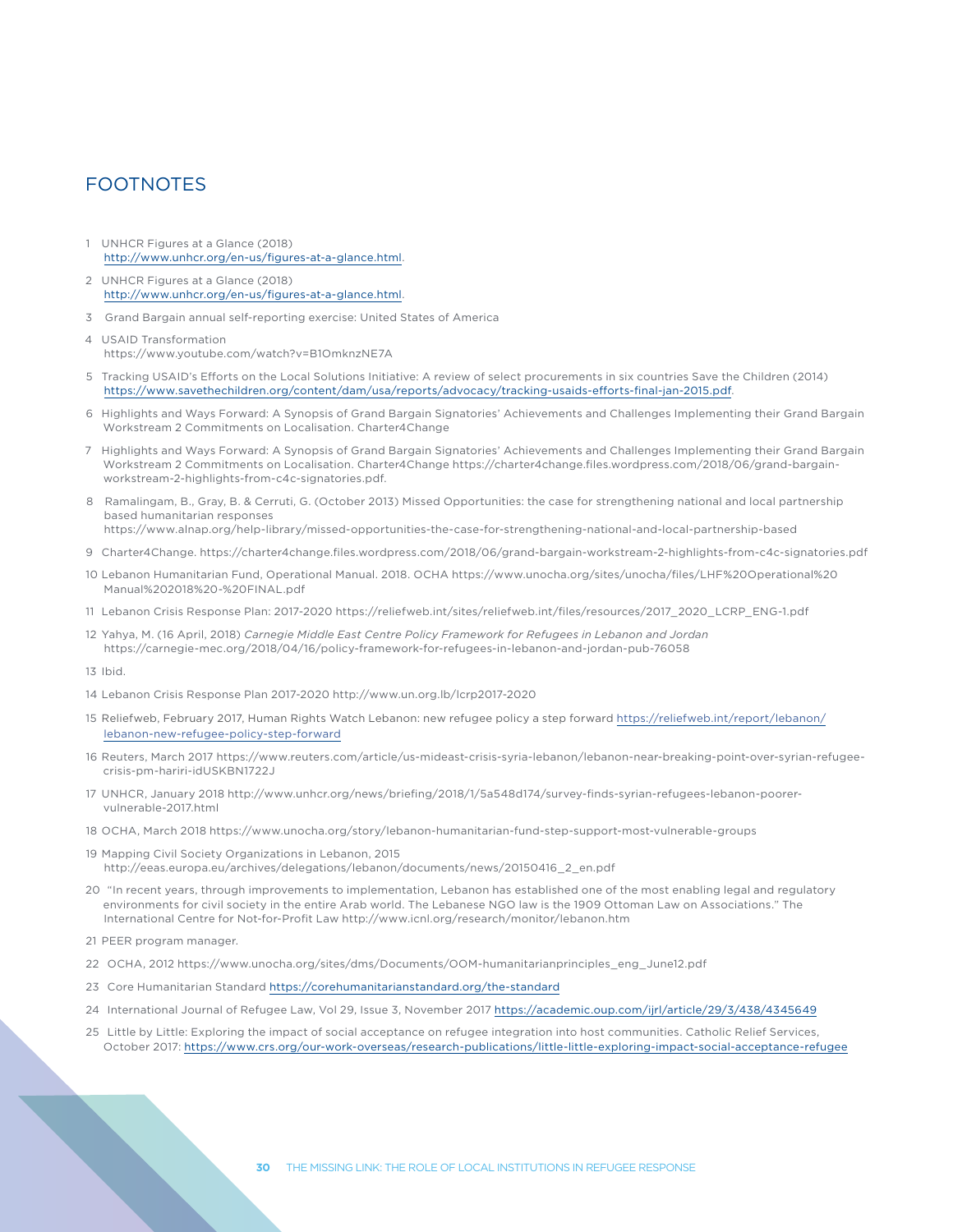- 26 'Little by Little: Exploring the impact of social integration on refugee integration into host communities.' CRS, 2017.
- 27 In Lebanon, social associations and unions are parts of religious entities that engage in political advocacy and govern religious foundations or endowments.
- 28 This was a major finding in our previous researc[h, Little by Little](https://www.crs.org/our-work-overseas/research-publications/little-little-exploring-impact-social-acceptance-refugee).
- 29 OCHA, March 2018<https://www.unocha.org/story/lebanon-humanitarian-fund-step-support-most-vulnerable-groups>
- 30 2017 ANNUAL REPORT Regional Refugee & Resilience Plan 2017-2018
- 31 National Catholic Register (30 January 2018) http://www.ncregister.com/daily-news/lebanon-overwhelmed-with-lingering-syrianrefugee-crisis